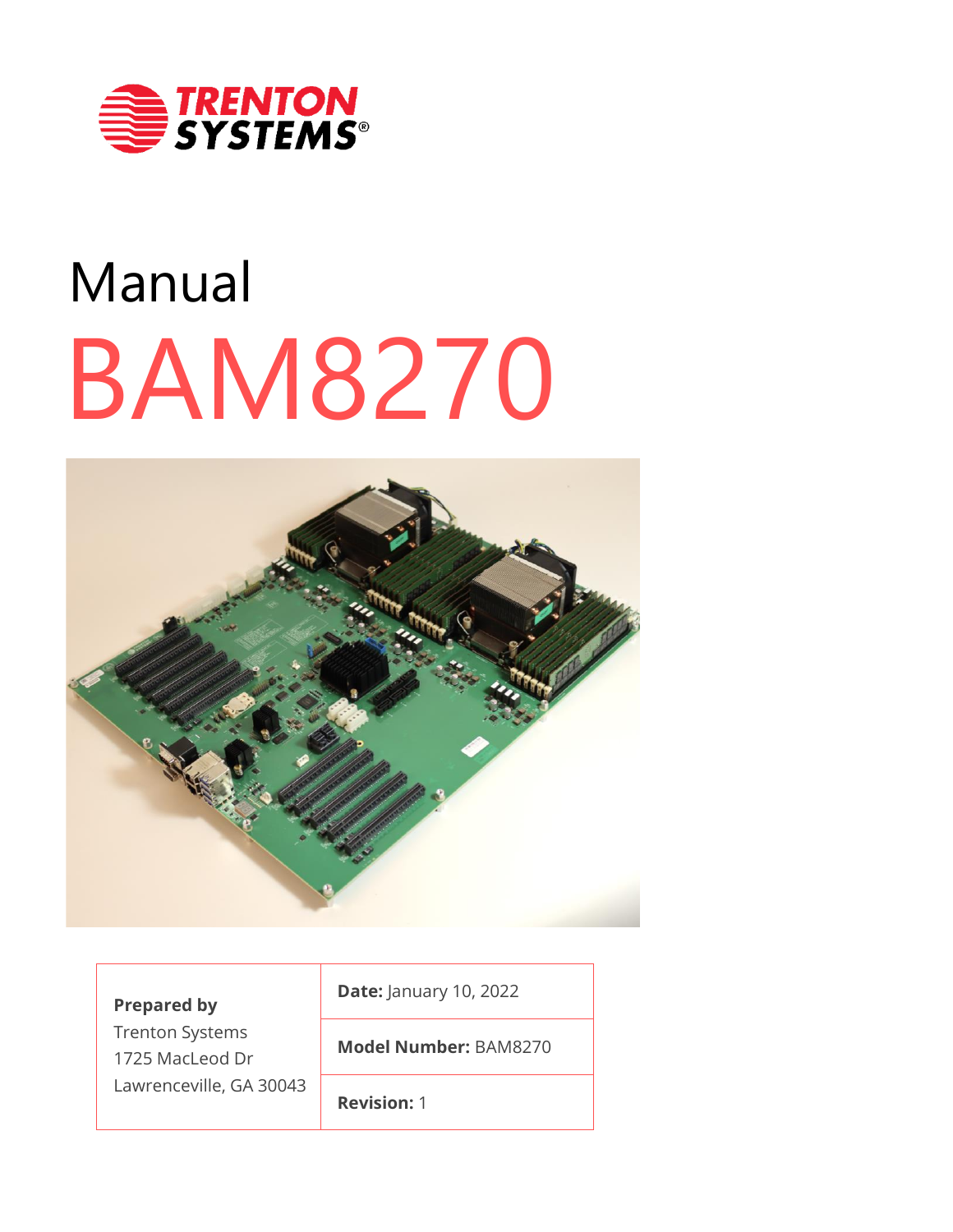## **Table of Contents**

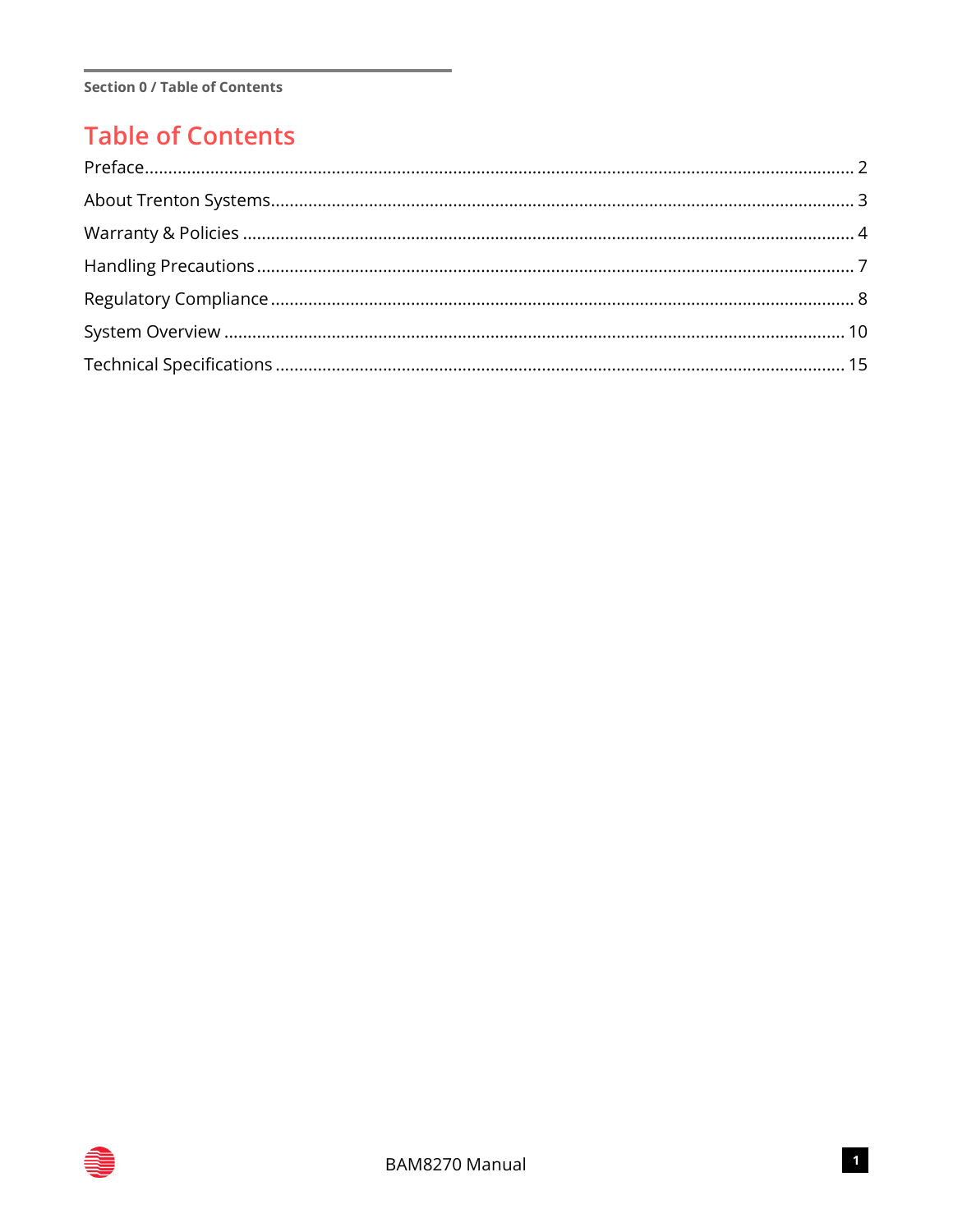**Section 1 / Background**

## <span id="page-2-0"></span>**Preface**

Please Note: For the most up-to-date version of this manual, please visit our website at: [www.trentonsystems.com.](http://www.trentonsystems.com/)

Trenton Systems, Inc. reserves the right to make changes to the product described in this manual at any time and without notice. This product, including software and documentation, is the property of Trenton Systems and/or its licensors, and is supplied only under a license. Any use or reproduction of this product is not allowed, except as expressly permitted by the terms of said license.

IN NO EVENT WILL TRENTON SYSTEMS, INC. BE LIABLE FOR DIRECT, INDIRECT, SPECIAL, INCIDENTAL, SPECULATIVE, OR CONSEQUENTIAL DAMAGES ARISING FROM THE USE OR INABILITY TO USE THIS PRODUCT OR DOCUMENTATION, EVEN IF ADVISED OF THE POSSIBILITY OF SUCH DAMAGES. IN PARTICULAR, TRENTON SYSTEMS, INC. SHALL NOT HAVE LIABILITY FOR ANY HARDWARE, SOFTWARE, OR DATA STORED OR USED WITH THE PRODUCT, INCLUDING THE COSTS OF REPAIRING, REPLACING, INTEGRATING, INSTALLING ,OR RECOVERING SUCH HARDWARE, SOFTWARE, OR DATA.

#### **Contact Information**

Trenton Systems, Inc. 1725 MacLeod Drive Lawrenceville, GA 30043 (770) 287-3100

[info@trentonsystems.com](mailto:info@trentonsystems.com) [sales@trentonsystems.com](mailto:sales@trentonsystems.com) [support@trentonsystems.com](mailto:support@trentonsystems.com)

www.trentonsystems.com

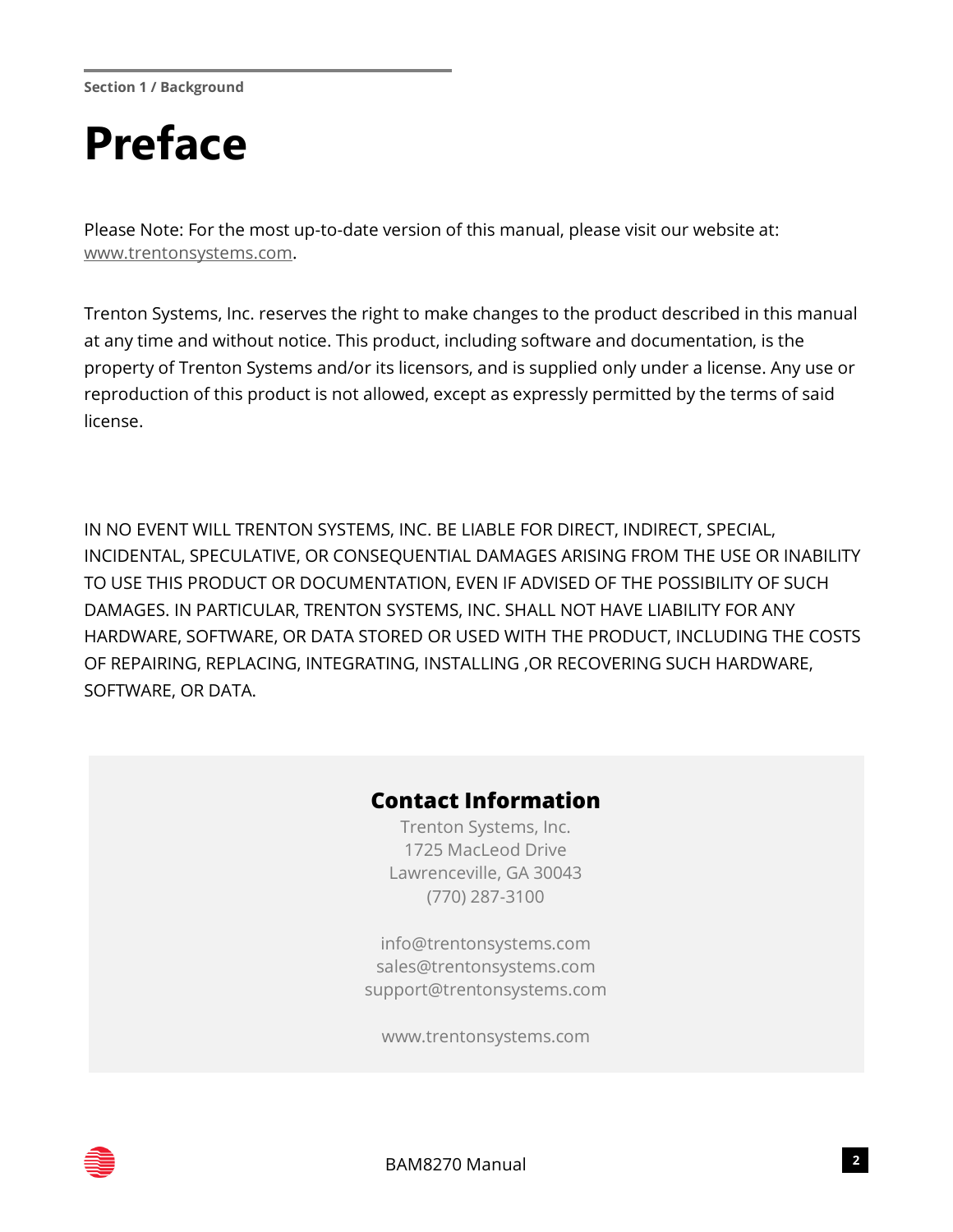## <span id="page-3-0"></span>**About Trenton Systems**

## "Unbelievably light. Unquestionably rugged. Undeniably powerful."

#### BACKGROUND

Since its establishment in 1989, Trenton Systems has been the leading, high-performance computer hardware and systems manufacturer dedicated to crafting application-specific solutions for the military, industrial, and commercial markets. Our rugged computing solutions are designed and manufactured in-house at our state-of-the-art facility in Lawrenceville, Georgia, which we relocated to in 2016 after outgrowing our original facility in Gainesville. Versatile, adaptable, and built-to-last, our multi-faceted computing solutions sport completely customizable, ultra-rugged designs, both inside and outside the chassis.

#### **EXPERIENCE**

Trenton Systems is trusted by the world's leading technology companies. Some of our happy customers include Boeing, IBM, L3Harris, Northrop Grumman, Lockheed Martin and Raytheon. We also partner with Intel via the Embedded and Communications Alliance, which provides us with access to Intel's roadmap, as well as with technical support directly from the company. Throughout the years, we've been at the forefront of the industry in numerous capacities. As a founding member of the PCI Industrial Manufacturers Group (PICMG), we redefined the industry in 1994 with our PICMG 1.0 form factor, and redefined it again in 2005, when we wrote the PICMG 1.3 specification. In 2008, we streamlined our design and manufacturing capabilities, allowing us to craft our systems fully in-house and provide customers with a one-stop shop for all things Trenton rugged.

#### PHILOSOPHY

Trenton Systems believes in stress-testing and certifying its USA-made products to and beyond the highest military and industrial standards. We believe in crafting solutions that last decades, rather than just a few years. We believe in providing rapid and effective follow-up support so that our customers don't have to spend hours, days, or weeks trying to resolve a simple issue. At Trenton, we believe in setting our customers up for success, both on and off the front lines.

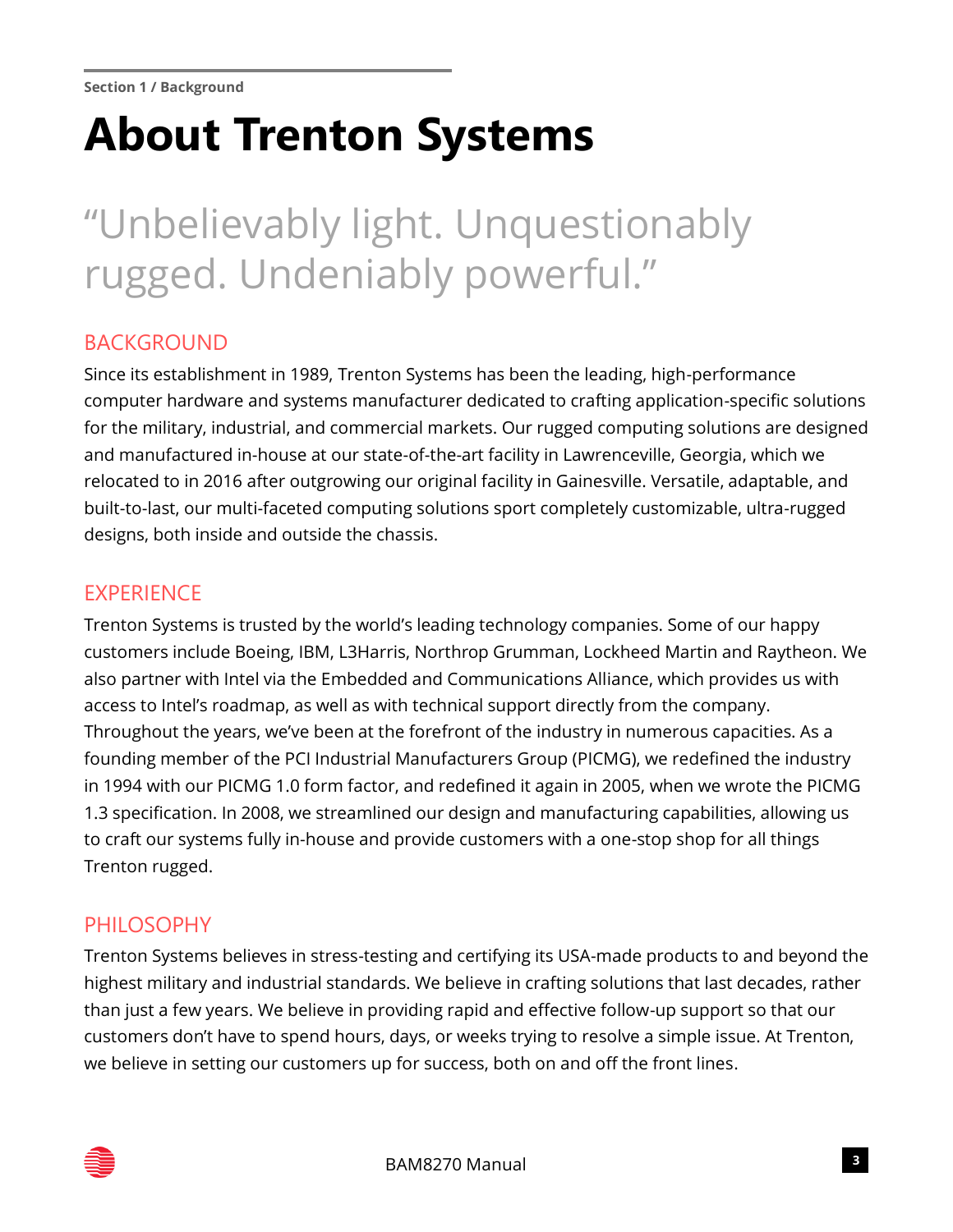## <span id="page-4-0"></span>**Warranty & Policies**

## WARRANTY

The following is an abbreviated version of Trenton Systems' warranty policy for motherboard products. For a complete warranty statement, contact Trenton Systems or visit our website at www.trentonsystems.com.

Board-level products manufactured by Trenton Systems are warranted against material and manufacturing defects for five years from date of delivery to the original purchaser. Buyer agrees that if this product proves defective Trenton Systems, Inc. is only obligated to repair, replace, or refund the purchase price of this product at Trenton Systems' discretion. The warranty is void if the product has been subjected to alteration, neglect, misuse, or abuse; if any repairs have been attempted by anyone other than Trenton Systems, Inc.; or if failure is caused by accident, acts of God, or other causes beyond the control of Trenton Systems, Inc. Trenton Systems, Inc. reserves the right to make changes or improvements in any product without incurring any obligation to similarly alter products previously purchased.

In no event shall Trenton Systems, Inc. be liable for any defect in hardware or software or loss or inadequacy of data of any kind, or for any direct, indirect, incidental, or consequential damages arising out of or in connection with the performance or use of the product or information provided. Trenton Systems, Inc.'s liability shall in no event exceed the purchase price of the product.

## RETURN POLICY

A Service Order Number, obtained from Trenton Systems prior to return, must accompany products returned for repair. The customer must prepay freight on all returned items, and the customer is responsible for any loss or damage caused by common carrier in transit. Items will be returned from Trenton Systems via Ground, unless prior arrangements are made by the customer for an alternative shipping method.

To obtain a Service Order Number, call us at (800) 875-6031 or (770) 287-3100, or open up a ticket at https://www.trentonsystems.com/. We will need the following information:

- ▶ Return company address and contact
- $\blacktriangleright$  Model name and model # from the label on the back of the product
- Part Number and Serial number from the label on the product
- Description of the failure and failure mode

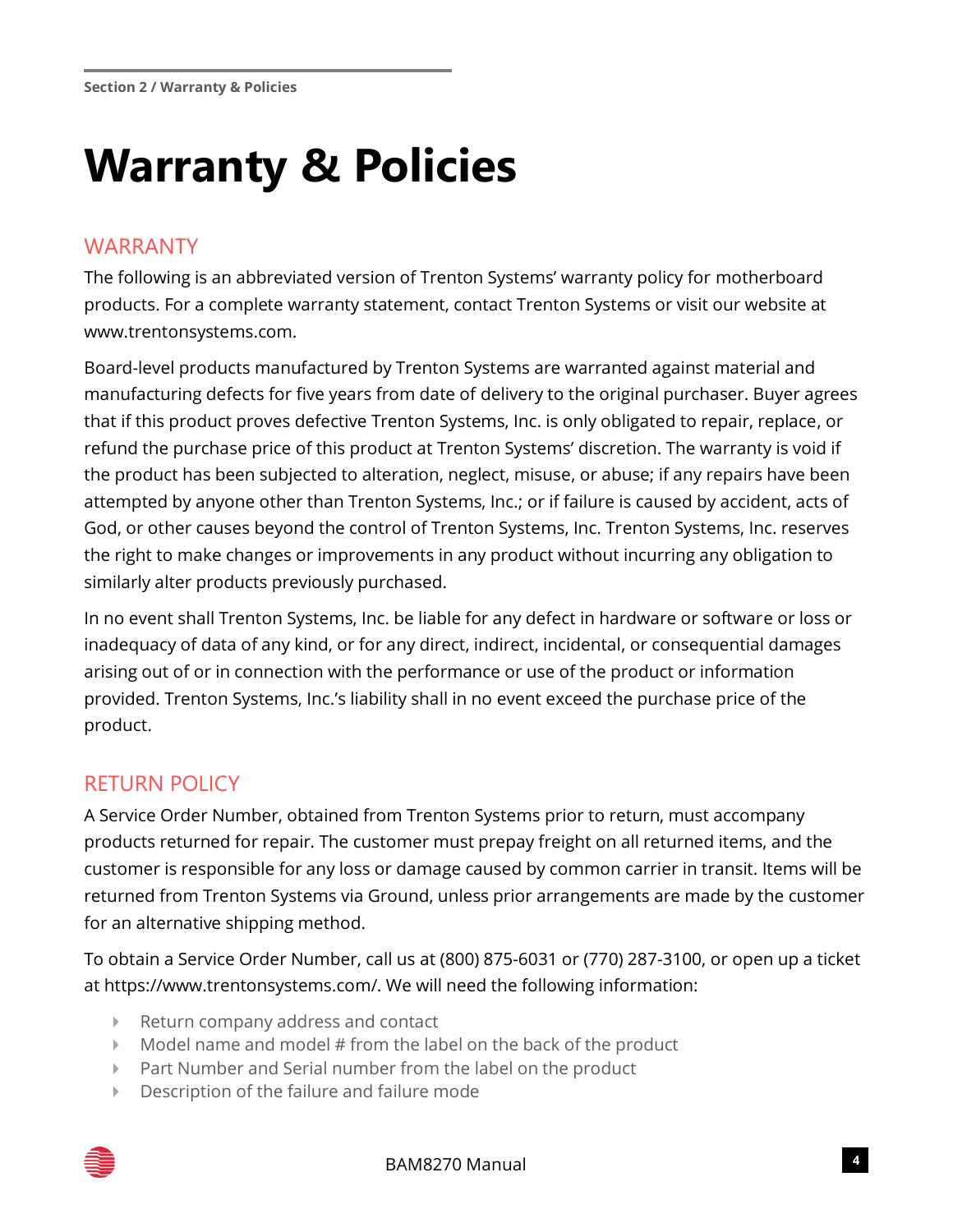#### **Section 2 / Warranty & Policies**

The Part Number and Serial Number are listed on the chassis as shown here:



Here is an Example label, which shows the Part Number, Revision, and Serial Number (S/N):



A Service Order Number will be issued. Mark the Service Order Number clearly on the outside of each box, include a copy of the Service Order failure report for each board, and return the product(s) to our Lawrenceville, GA facility:

Trenton Systems, Inc. 1725 MacLeod Drive Lawrenceville, GA 30043 Attn: Repair Department

#### **TRADEMARKS**

 IBM, PC/AT, VGA, EGA, OS/2 and PS/2 are trademarks or registered trademarks of International Business Machines Corp.

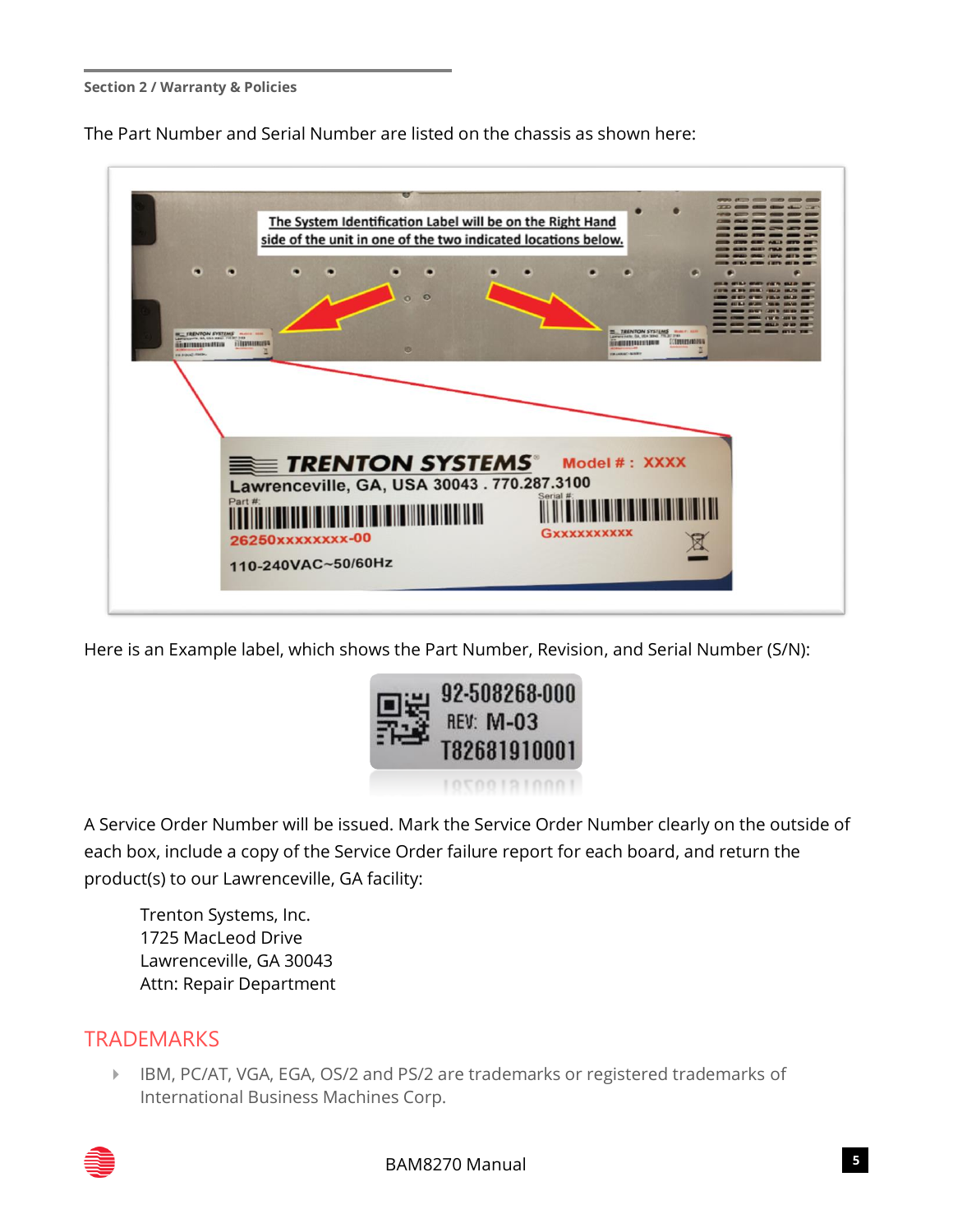#### **Section 2 / Warranty & Policies**

- Intel, Xeon, Intel Core, Intel AMT, Intel TXT, Intel Hyper-Threading Technology, and Intel Virtualization Technology are trademarks or registered trademarks of Intel Corporation.
- Insyde is a trademark of Insyde Software, Inc.
- MS-DOS and Microsoft are registered trademarks of Microsoft Corp.
- ▶ PCI Express is a trademark of the PCI-SIG.
- All other brand and product names may be trademarks or registered trademarks of their respective companies.

## LIABILITY DISCLAIMER

This manual is as complete and factual as possible at the time of printing; however, the information in this manual may have been updated since that time. Trenton Systems, Inc. reserves the right to change the functions, features, or specifications of their products at any time, without notice.

Copyright © 2019 by Trenton Systems, Inc. All rights reserved.

E-mail: support@trentonsystems.com

Web: [www.trentonsystems.com](http://www.trentonsystems.com/)

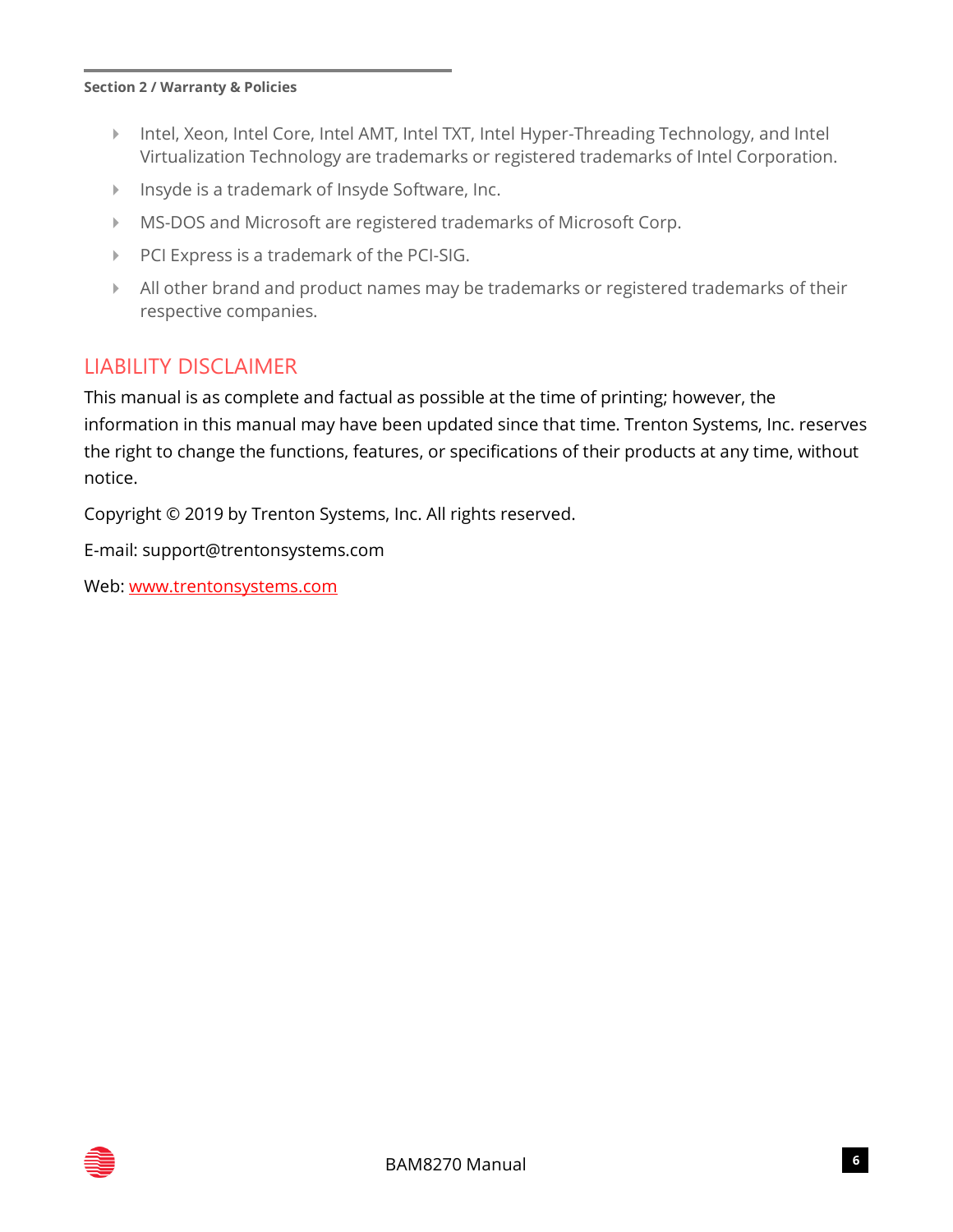## <span id="page-7-0"></span>**Handling Precautions**



**WARNING:** This product has components that may be damaged by electrostatic discharge.

To protect your motherboard from electrostatic damage, be sure to observe the following precautions when handling or storing the system:

- Keep the motherboard in its static-shielded bag until you are ready to perform your installation.
- $\blacktriangleright$  Handle the motherboard by its edges.
- Do not touch the I/O connector pins.
- Do not apply pressure or attach labels to the motherboard.
- Use a grounded wrist strap at your workstation or ground yourself frequently by touching the metal chassis of the system before handling any components. The system must be plugged into an outlet that is connected to an earth ground.
- Use antistatic padding on all work surfaces.
- Avoid static-inducing carpeted areas.

#### **Recommended Motherboard Storage Precautions**

This SHB has components on both sides of the PCB. Some of these components are extremely small and subject to damage if the board is not handled properly. It is important for you to observe the following precautions when handling or storing the board to prevent components from being damaged or broken off:

- Store the board in padded shipping material or in an anti-static board rack.
- Do not place an unprotected board on a flat surface.



**WARNING:** There is danger of explosion if the CMOS battery is replaced incorrectly. Disposal of battery into fire or a hot oven, or mechanically crushing or cutting of a battery can result in an explosion.

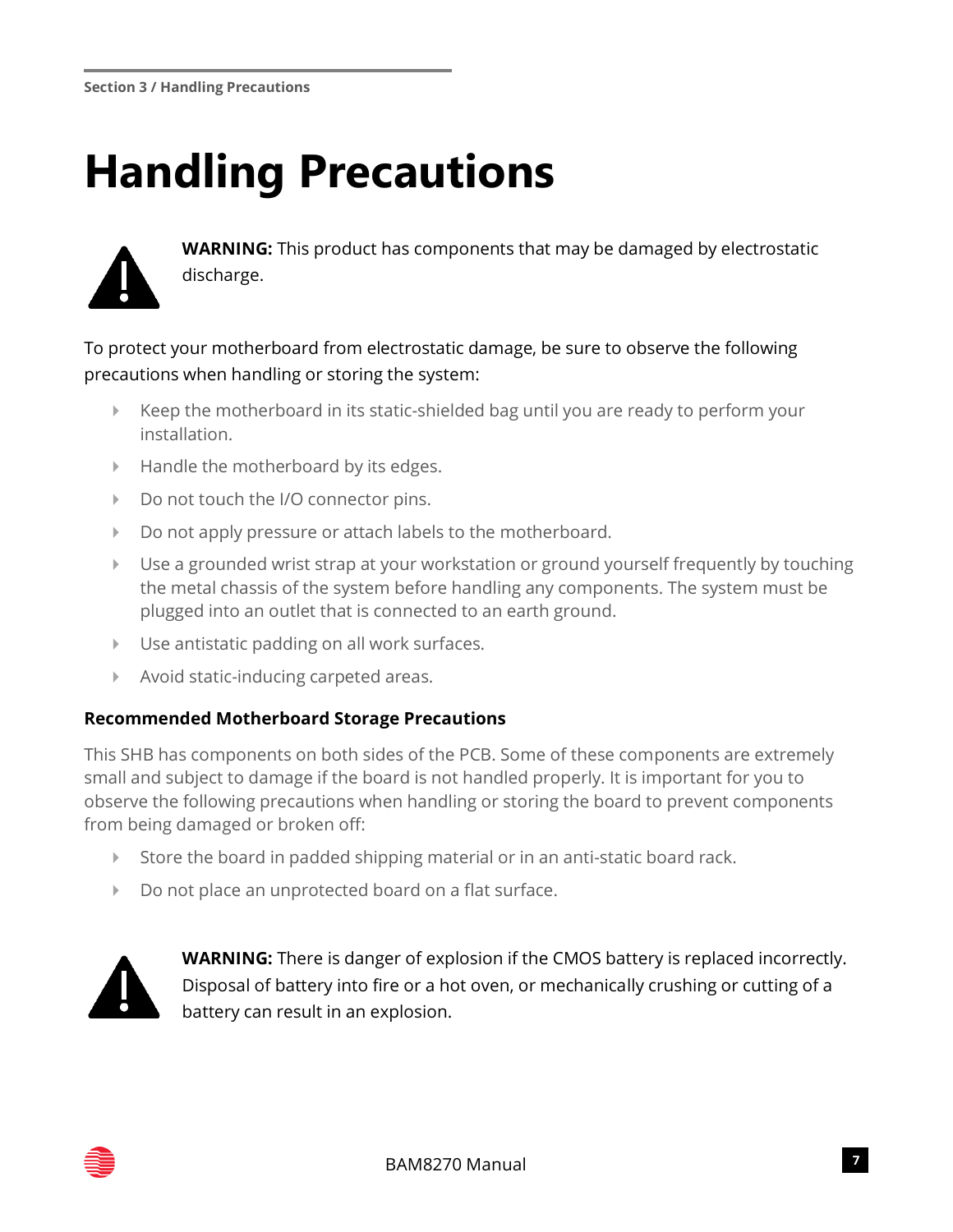## <span id="page-8-0"></span>**Regulatory Compliance**

## DECLARATION OF CONFORMITY

#### **FCC**

This device complies with part 15 of the FCC rules as a Class A device. Operation is subject to the following two conditions: (1) this device may not cause harmful interference and (2) this device must accept any interference received, including interference that might cause undesired operation.

#### **CE**

This equipment complies with all applicable European Union (CE) directives if it has a CE marking. For this device to remain CE compliant, only CE compliant parts can be installed, and proper cables and cabling techniques are required.

## AGENCY APPROVALS

#### **All standards should be at applicable revision levels at time of test.**

- Electromagnetic Emissions (EMI)
	- Designed to FCC Class A as a minimum.
	- ▶ Designed for CE Conformity to EN 55032:2015/A11:2020, EN 61000-3-2:2014, EN 61000-3-3:2013, and EN 55035:2017/A11:2020 including EN 61000-4-2:2008, EN 61000-4- 3:2006/A1:2007/A2:2010, EN 61000-4-4:2012, EN 61000-4-5:20105, EN 61000-4-6:2008, and EN 61000-4-11:2004.
	- ▶ This product will be approvable for MIL-STD-461G to system test methods RE102, and CE102.

#### **Safety**

This product will be approvable for safety concerns and designed for EN 62368-1:2018.

#### **Environmental**

- This product will be approvable for MIL-STD-810H High and Low-Temp Operating and Storage system testing to test methods 501.7 and 502.7, Procedures I and II.
- This product will be approvable for MIL-STD-810H Altitude Operational and Storage system testing to test method 500.6, Procedures I and II.
- ▶ We are planning to test:

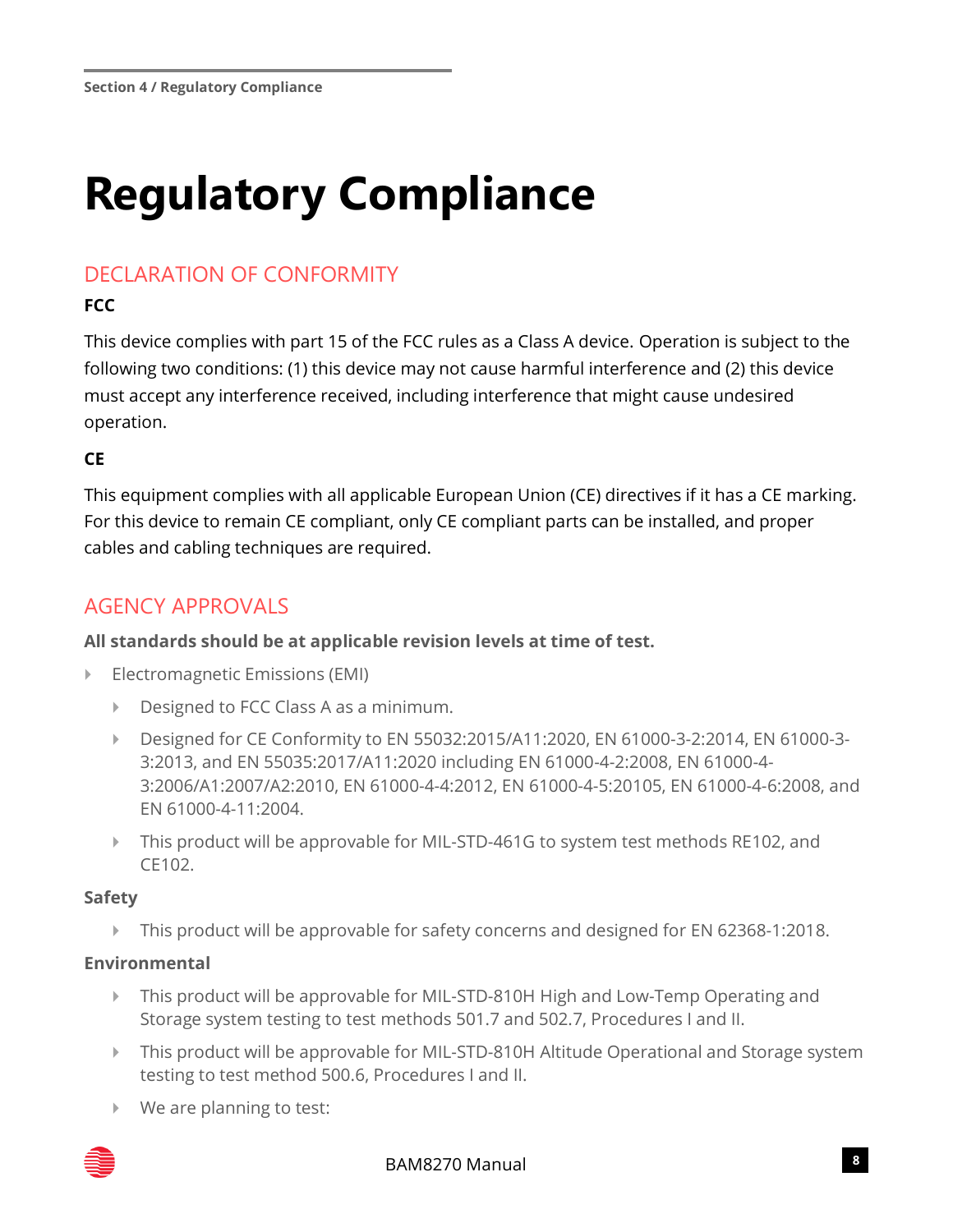#### **Section 4 / Regulatory Compliance**

- O Humidity per MIL-STD-810H, Method 507.6, Procedure I with 90% RH max
- O Operational Shock per MIL-STD-810H, Method 516.8, Procedure I, SRS Functional Test at 20G
- O Vibration per MIL-STD-810H, Method 514.8, Figure 514.8D-1 with 2.8 g max

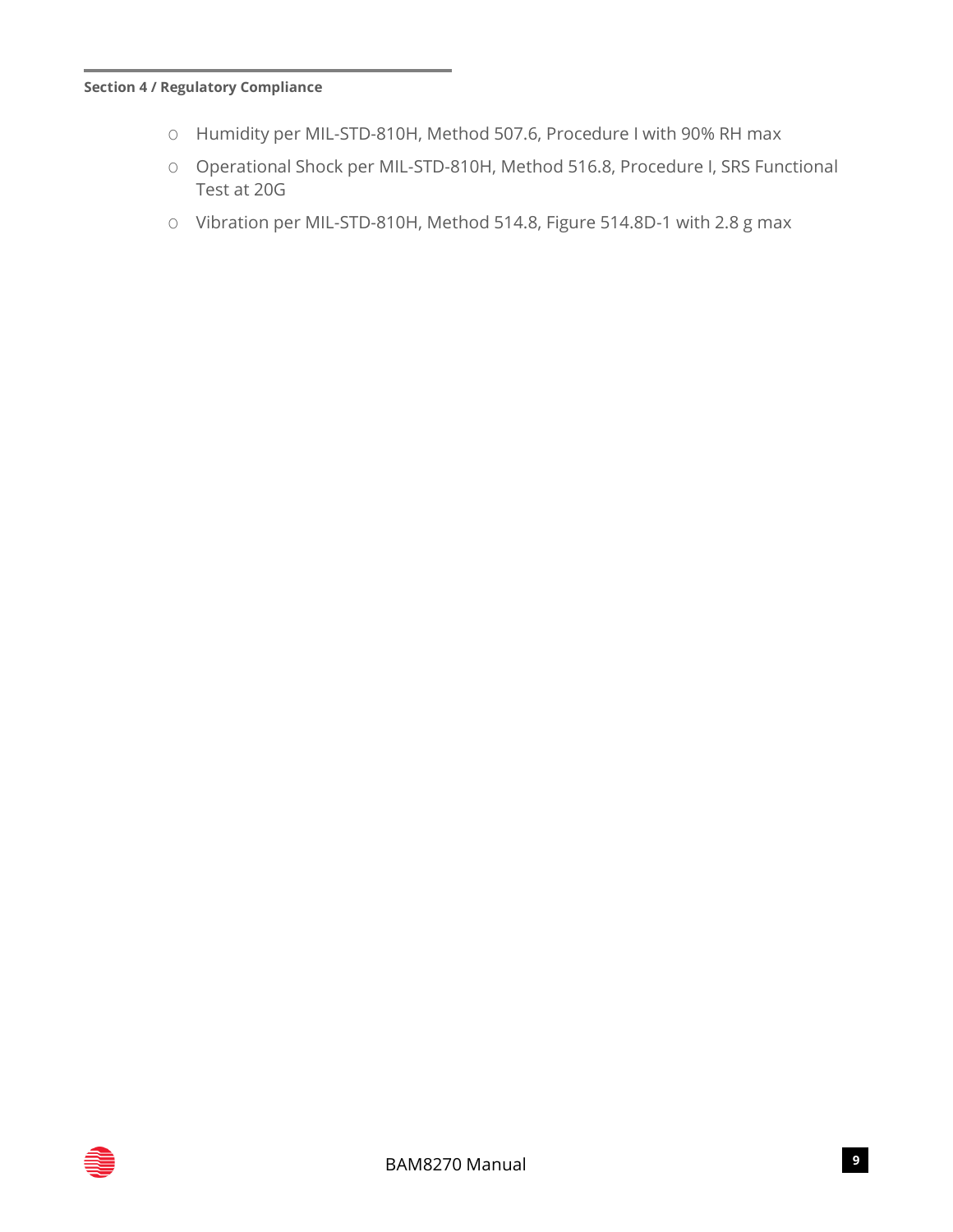## <span id="page-10-0"></span>**System Overview**



**Figure 1: BAM8270**

Multi-layer construction for unstoppable ruggedness using the newest Intel® Xeon® Scalable Performance Processors.

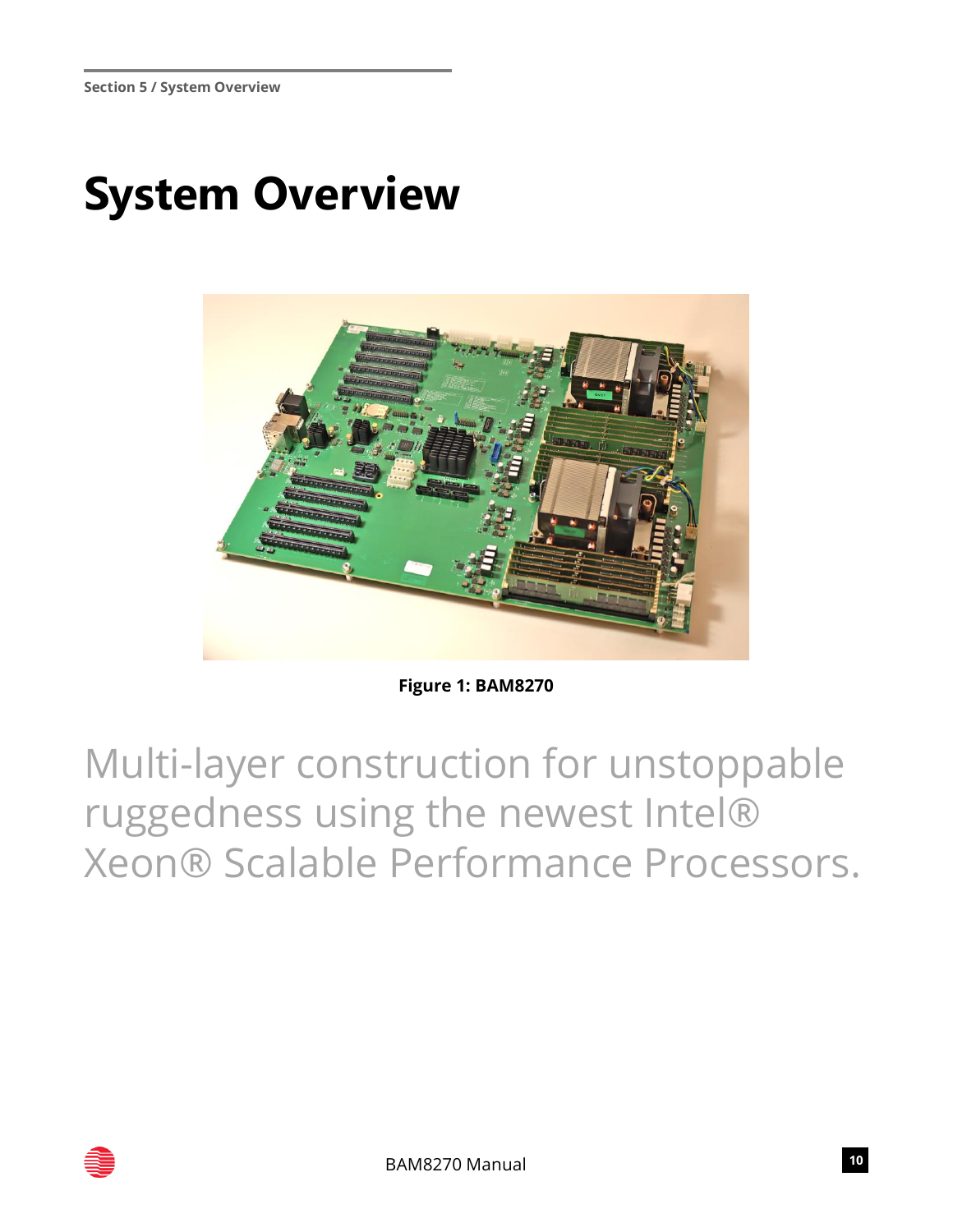#### INTRODUCTION

It is important to be aware of the system considerations listed below before installing your BAM8270 (8270-xxx) motherboard. Overall system performance may be affected by incorrect usage of these features.

#### DDR4 MEMORY

Trenton Systems recommends Registered ECC DDR4-3200 PC4-25600 or DDR4-2933 PC4-23400 memory modules for use on the BAM8270. The BAM8270 has been validated with up to 1.5TB of memory across 24 ECC RDIMM slots using eight channels per CPU. Some processor models will only support memory speeds up to 2933 MHz.

- ▶ To maximize memory interface speed, populate each memory channel with DDR4 DIMMs having the same interface speed. The motherboard will support DIMMs with different speeds, but the memory channel interface will operate speed of the slowest DIMM.
- All memory modules must be Registered.
- **Populate the memory sockets starting with P0-CH1-DIMM0. Refer to the BAM8270 board** layout drawing or the board silkscreen and populate the memory sockets using the population order illustrated in the chart below:

| POPULATION ORDER | CPU <sub>0</sub> | CPU1                         |
|------------------|------------------|------------------------------|
| 1                | P0-CH1-DIMM0     |                              |
| 2                |                  | P1-CH1-DIMM0                 |
| 3                | P0-CH5-DIMM0     |                              |
| $\overline{4}$   |                  | P1-CH5-DIMM0                 |
| 5                | P0-CH2-DIMM0     |                              |
| 6                |                  | P1-CH2-DIMM0                 |
| $\overline{7}$   | P0-CH6-DIMM0     | $\qquad \qquad \blacksquare$ |
| 8                |                  | P1-CH6-DIMM0                 |
| 9                | P0-CH3-DIMM0     |                              |
| 10               |                  | P1-CH3-DIMM0                 |
| 11               | P0-CH4-DIMM0     |                              |

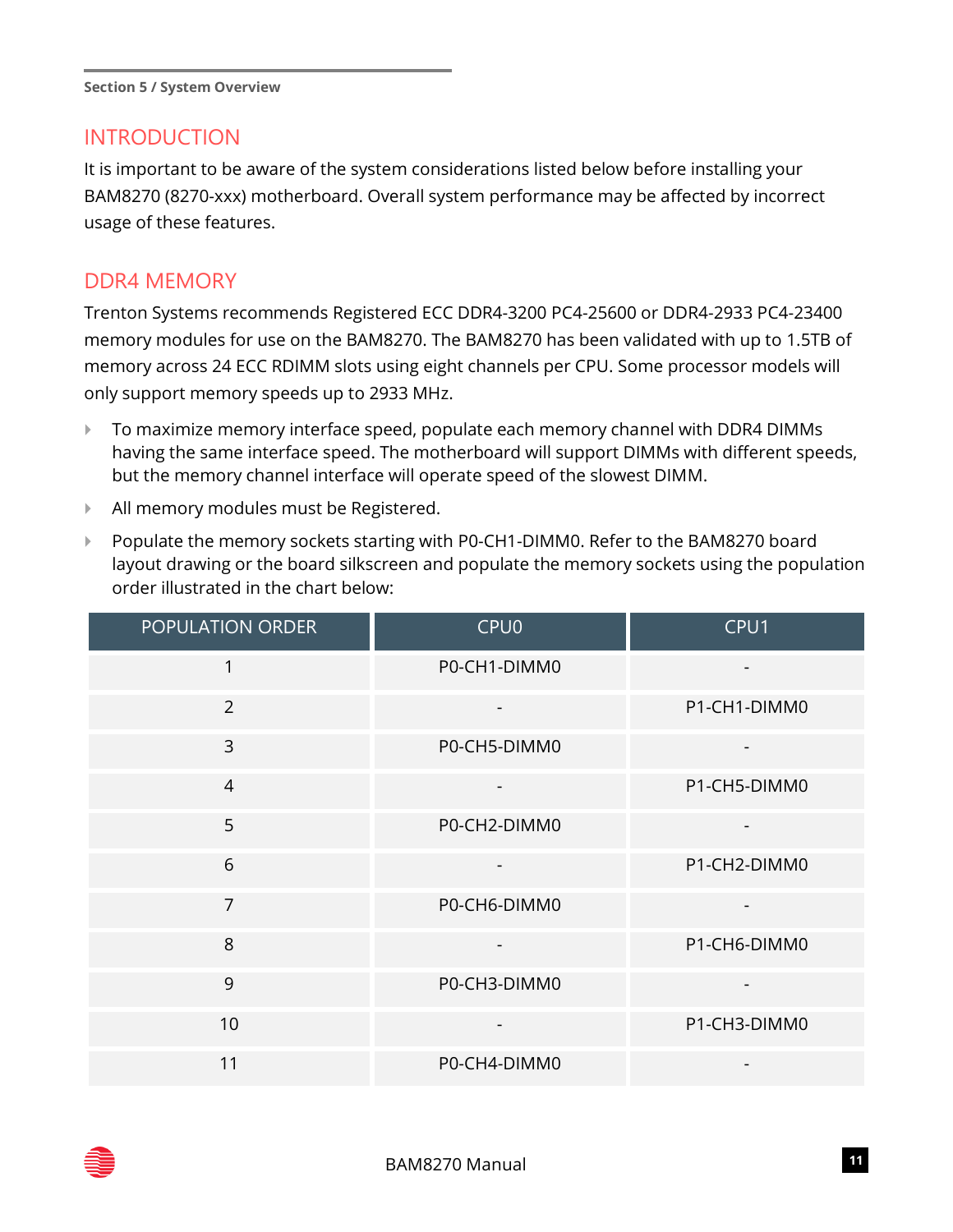| 12 |              | P1-CH4-DIMM0             |
|----|--------------|--------------------------|
| 13 | P0-CH0-DIMM0 | $\blacksquare$           |
| 14 |              | P1-CH0-DIMM0             |
| 15 | P0-CH7-DIMM0 |                          |
| 16 |              | P1-CH7-DIMM0             |
| 17 | P0-CH2-DIMM1 |                          |
| 18 |              | P1-CH2-DIMM1             |
| 19 | P0-CH6-DIMM1 | $\overline{\phantom{a}}$ |
| 20 |              | P1-CH6-DIMM1             |
| 21 | P0-CH0-DIMM1 | $\overline{a}$           |
| 22 |              | P1-CH0-DIMM1             |
| 23 | P0-CH4-DIMM1 | $\overline{\phantom{0}}$ |
| 24 |              | P1-CH4-DIMM1             |

- Using a balanced memory population approach ensures maximum memory interface performance. A "balanced approach" means using an even number of DIMMs on the BAM8270 motherboard whenever possible.
- The memory DIMMs on the motherboard connect directly to the CPU and at least one memory module must be installed in one of the DIMM0 slots for P0.
- ▶ For each channel on the BAM8270, DIMM0 must be installed with memory before DIMM1 may be used.

## INTEL® OPTANE™ PERSISTENT MEMORY

The Trenton Systems BAM8270 motherboard has been validated with 128GB Intel® Optane™ Persistent Memory modules. The modules have population rules which are required to enumerate and boot properly. Channels are handled separately and denoted by 'CHX' on the board's silkscreen. Slots are denoted by 'DIMM0/DIMM1', and not all channels will utilize a DIMM1/Slot 1 connection. The following table lists the combinations of DDR4 DIMMs and Optane PMMs that can be inserted for each channel.

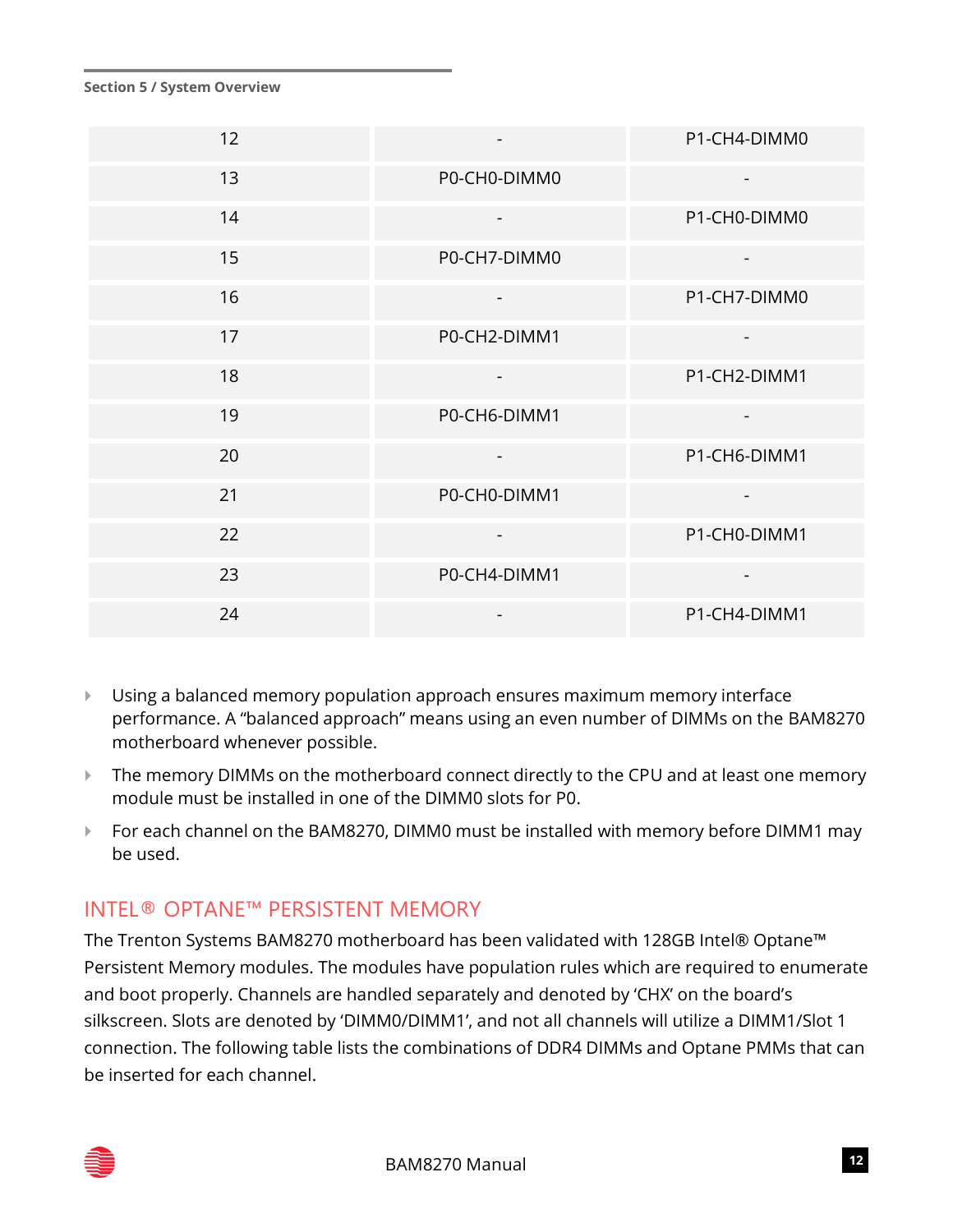| <b>SLOT 0 MODULE</b> | <b>SLOT 1 MODULE</b> |
|----------------------|----------------------|
| DDR4 DIMM            | DDR4 DIMM            |
| DDR4 DIMM            | Optane PMM           |
| DDR4 DIMM            |                      |
| Optane PMM           |                      |

## SATA RAID OPERATION (WINDOWS O/S SETUP)

The Intel® C621A Platform Controller Hub (PCH) used on the motherboard features Intel® Rapid Storage Technology (Intel® RST) and requires unique drivers. These drivers can be found on our [product downloads page here.](https://www.trentonsystems.com/support/product-downloads)

#### BIOS

The BAM8270 features the InsydeH20® UEFI BIOS from Insyde. The BIOS setup menu can be accessed by striking the Esc key while the system is booting. Advanced setup can be configured here, including peripheral management and boot priority.

#### OPERATING SYSTEMS

Trenton Systems has tested the BAM8270 motherboard with a wide variety of contemporary operating systems including Linux (Red Hat RHEL 8.0, Ubuntu 20.04 and SUSE), Windows® 10, Windows® 2016 Server, and Windows® 2019 Server.

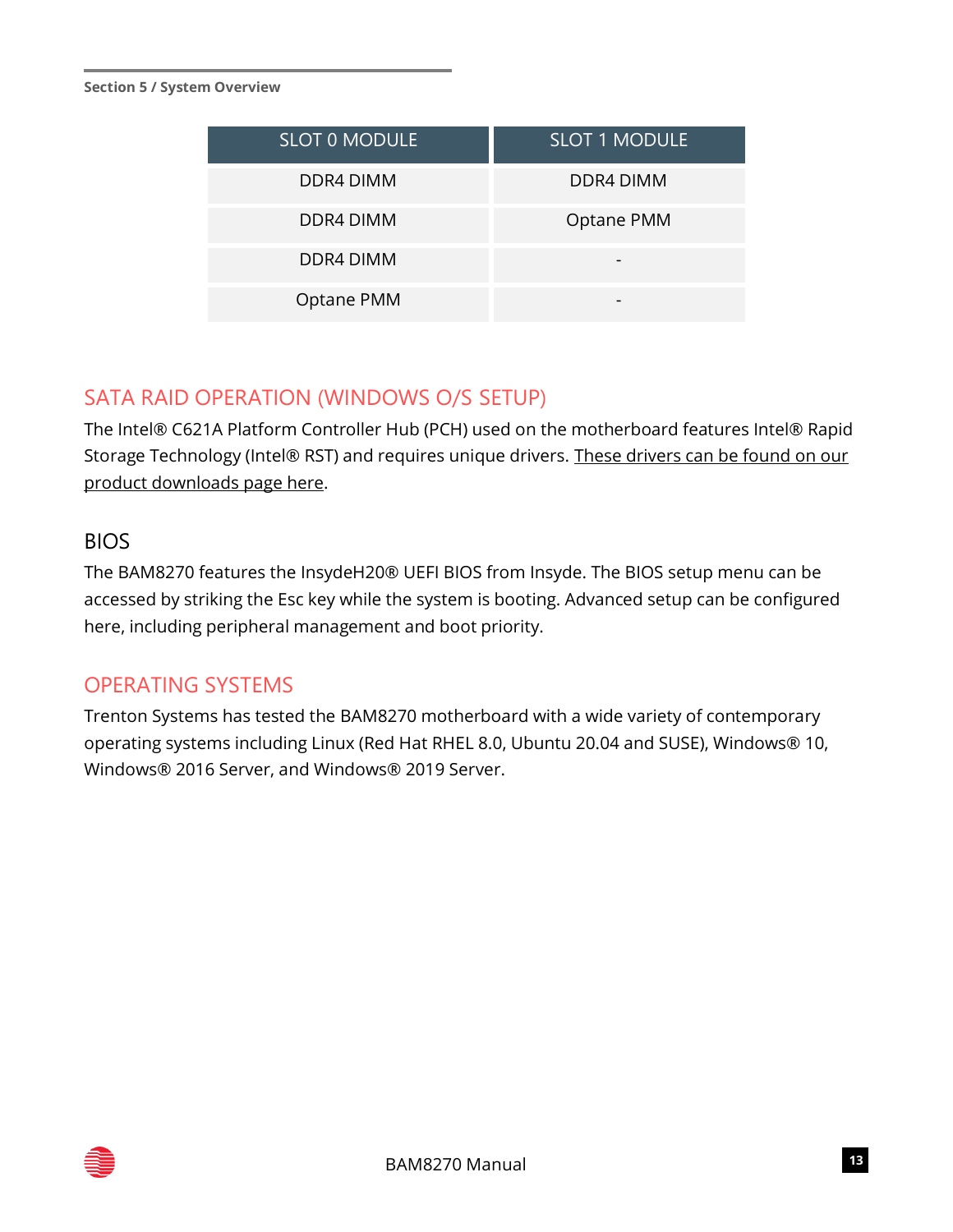#### MODEL NUMBER BAM8270

#### PROCESSORS

- ▶ Intel® Xeon® 3<sup>rd</sup> Generation Scalable Performance Processors
- CPU TDP support up to 205W
- FCLGA4189 Socket

| <b>CPU</b>      | Core<br><b>Speed</b> | <b>Memory</b><br><b>Speed</b> | Cores/<br><b>Threads</b> | <b>TDP</b> |
|-----------------|----------------------|-------------------------------|--------------------------|------------|
| Gold<br>6330    | 2.0 GHz              | 2933 MHz                      | 28/56                    | 205 W      |
| Gold<br>6338T   | $2.1$ GHz            | 3200 MHz                      | 24/48                    | 165 W      |
| Gold<br>6336Y   | $2.4$ GHz            | 3200 MHz                      | 24/48                    | 185 W      |
| Gold<br>6326    | $2.9$ Ghz            | 3200 MHz                      | 16/32                    | 185 W      |
| Gold<br>5318Y   | $2.1$ GHz            | 2933 MHz                      | 24/48                    | 165W       |
| Gold<br>5320T   | $2.3$ GHz            | 2933 MHz                      | 20/40                    | 150W       |
| Gold<br>5317    | 3.0 GHz              | 2933 MHz                      | 12/24                    | 150W       |
| Gold<br>5315Y   | 3.2 GHz              | 2933 MHz                      | 8/16                     | 140 W      |
| Silver<br>4316  | $2.3$ GHz            | 2667 MHz                      | 20/40                    | 150W       |
| Silver<br>4314  | 2.4 GHz              | 2667 MHz                      | 16/32                    | 135W       |
| Silver<br>4310  | $2.1$ GHz            | 2667 MHz                      | 12/24                    | 120W       |
| Silver<br>4310T | $2.3$ GHz            | 2667 MHz                      | 10/20                    | 105W       |

#### MEMORY

- **Slots:** 24x DDR4 RDIMM sockets
- **Capacity:** Up to 1.5TB
- **Type:** 2933 or 3200 ECC DDR4 RDIMM
- **DIMM Sizes:** 128GB, 64GB, 32GB, 16GB, 8GB
- **Error Detection:** Corrects single-bit errors and detects double-bit errors using ECC memory

#### ON-BOARD DEVICES

- **Chipset:** Intel® C621
- **IPMI:** Support for Intelligent Platform Management Interface v2
	- o IPMI 2.0 with virtual media over LAN and KVMover-LAN support
	- o ASPEED AST2500 BMC
- **SATA:**  $6x$  SATA3 (6 Gbps)
- **USB:** 1x Quad USB3 headers (4 ports)
- ▶ 1x on-board USB3 header (2 ports)

#### **Network Controllers:**

- o 1x Intel® i350 Dual Gigabit Ethernet
- o Supports 10BASE-T, 100BASE-TX, and 1000BASE-T, RJ-45 output
- **Graphics:** ASPEED AST2500 BMC; VGA 1920x1200@60Hz 32bpp
- **PWM:** 7x PWM Fan Headers

#### INPUT / OUTPUT

- **USB:** 6x USB 3.0 Ports
- **LAN:**
	- o 2x RJ-45 Gigabit Ethernet LAN ports ■ 2x RJ-45 Shared IPMI LAN port
- **Serial:** 1x RS232 DB9 Serial Port
- **Display:** 1x VGA Port 1920x1200@60Hz 32bpp

#### SYSTEM BIOS

**BIOS Type:** 128 Mb SPI NOR Flash with INSYDE BIOS **BIOS Features:**

- Plug and Play (PnP)
- $\blacktriangleright$  TPM 2.0
- $\blacktriangleright$  PCI 2.2
- ACPI 1.0 / 2.0
- USB Keyboard Support
- SMBIOS 2.3
- UEFI

#### MANAGEMENT

AST2500 Baseband Management Controller: rKVM, System Monitoring, Out of Band Management, Onboard TPM 2.0 ENVIRONMENTALS

- Operating Temperature: 0°C 50°C
- ▶ Storage Temperature: -40°C 70°C
- ▶ Operating Humidity: 8% 90% Non-Condensing
- Non-operating Humidity: 5% 95% Non-Condensing

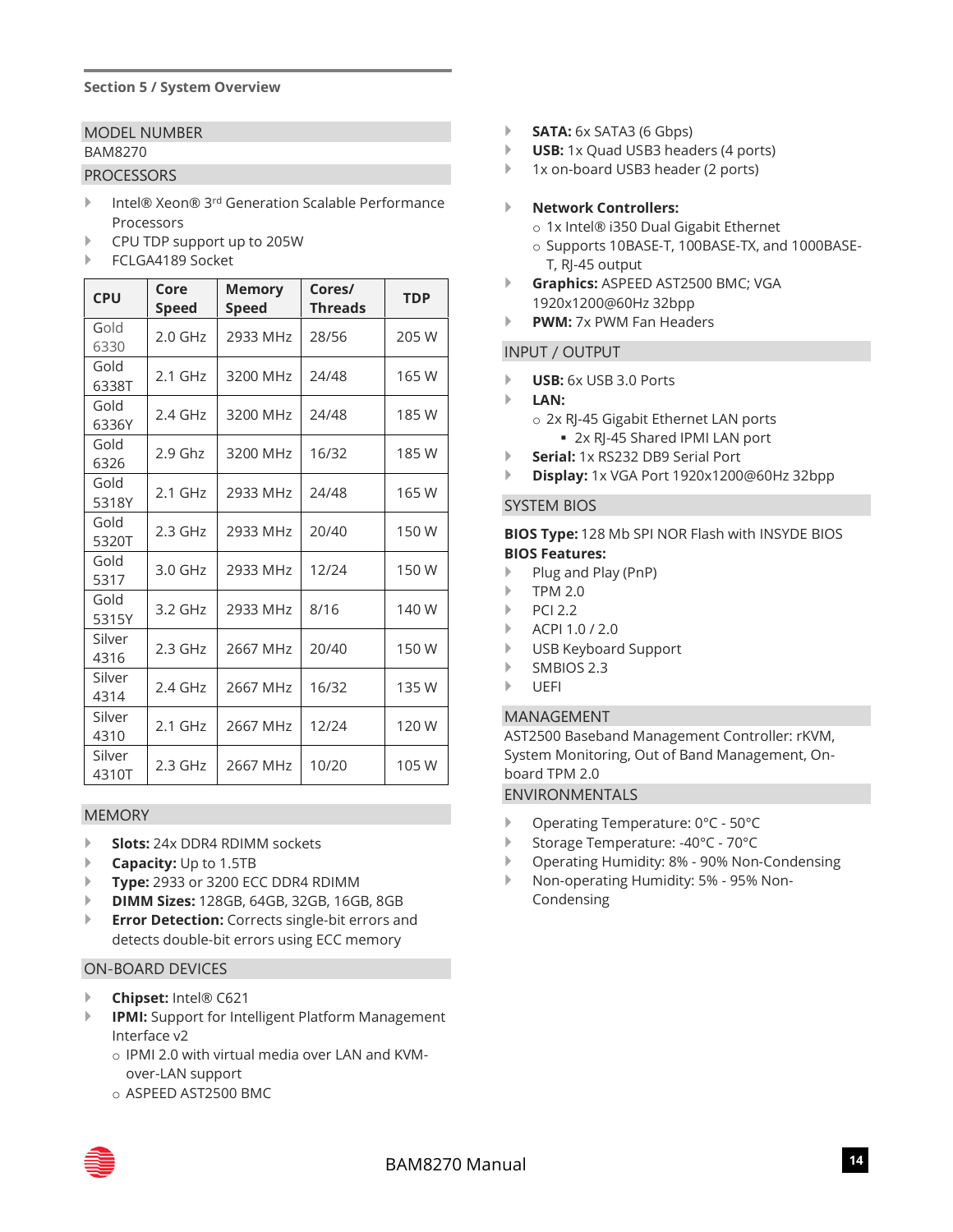## <span id="page-15-0"></span>**Technical Specifications**

## **PROCESSORS**

- ▶ Intel® Xeon® Scalable Processors (3<sup>rd</sup> Generation)
- Processor plugs into an FCLGA4189 socket

Available models:

| Model | Cores | <b>TDP</b> | Cache Size   | <b>Base Processor</b><br>Frequency | Maximum Memory<br>Speed |
|-------|-------|------------|--------------|------------------------------------|-------------------------|
| 6330  | 28    | 205 W      | 42 MB        | 2.00 GHz                           | 2933 MHz                |
| 6338T | 24    | 165W       | 36 MB        | 2.10 GHz                           | 3200 MHz                |
| 6336Y | 24    | 185W       | 36 MB        | 2.40 GHz                           | 3200 MHz                |
| 6326  | 16    | 185W       | 24 MB        | 2.90 GHz                           | 3200 MHz                |
| 5318Y | 24    | 165W       | 36 MB        | 2.10 GHz                           | 2933 MHz                |
| 5320T | 20    | 150W       | 30 MB        | 2.30 GHz                           | 2933 MHz                |
| 5317  | 12    | 150W       | 18 MB        | 3.00 GHz                           | 2933 MHz                |
| 5315Y | 8     | 140 W      | <b>12 MB</b> | 3.20 GHz                           | 2933 MHz                |
| 4316  | 20    | 150W       | 30 MB        | 2.30 GHz                           | 2667 MHz                |
| 4314  | 16    | 135W       | 24 MB        | 2.40 GHz                           | 2667 MHz                |
| 4310  | 12    | 120W       | 18 MB        | 2.10 GHz                           | 2667 MHz                |
| 4310T | 10    | 105W       | 15 MB        | 2.30 GHz                           | 2667 MHz                |

Additional CPU options available upon request. Contact Trenton Systems for more information.

SUPPORTED INTEL® PROCESSOR TECHNOLOGIES - TECHNOLOGIES VARY BETWEEN CPU MODELS

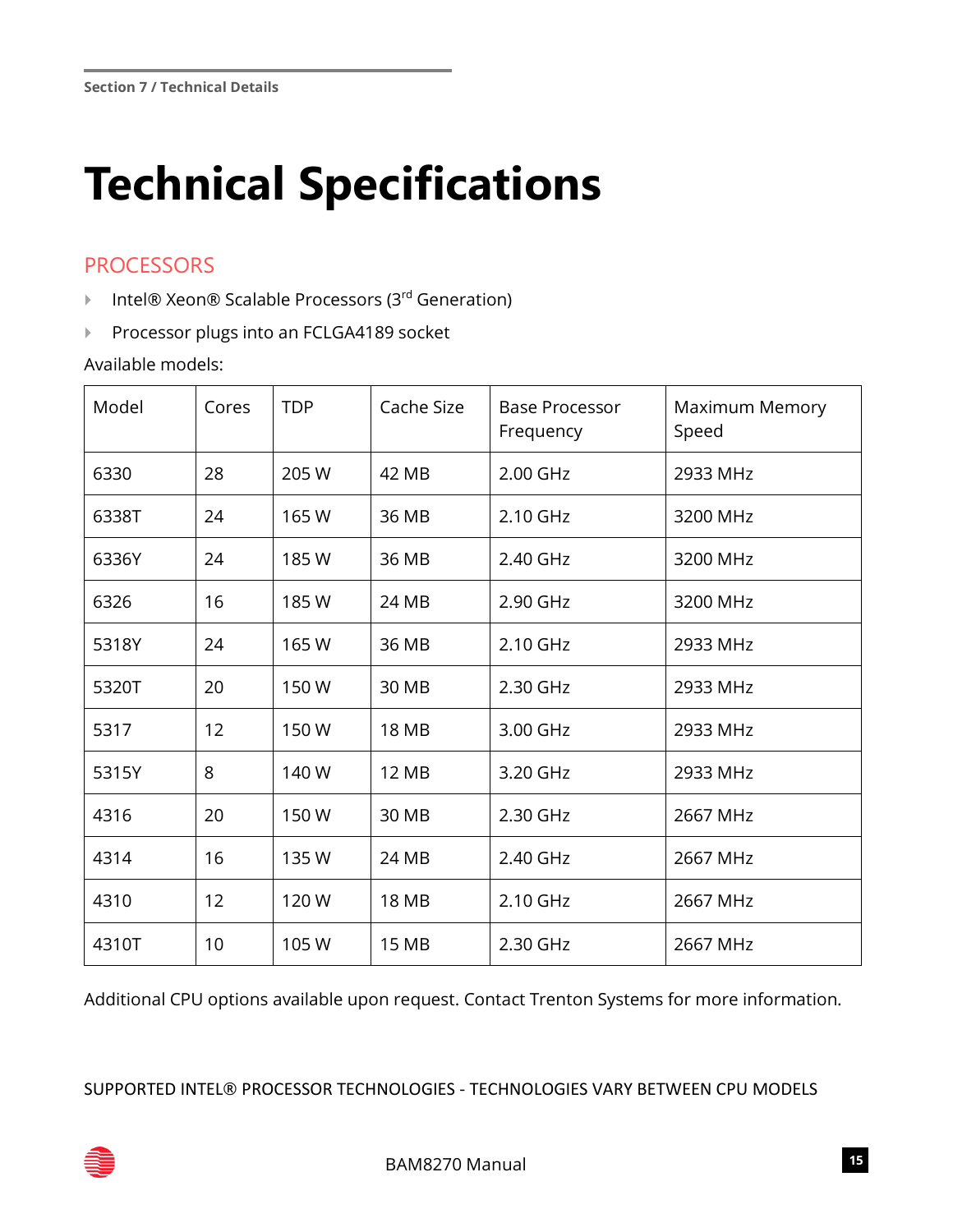**Intel Speed Select Technology – Core Power:** Enables flexibility for workloads that benefit from higher base frequency on a subset of the processor's cores. While the max turbo frequency across the cores remain constant across the cores, a subset of the cores can be assigned as to run at a higher base frequency than specified, while the other cores run at lower base frequency.

**Intel® Speed Select Technology – Turbo Frequency:** Enables flexibility for workloads that benefit from higher turbo frequency on a subset of the processor's cores. While the base frequency remains constant across the cores, a subset of the cores can be assigned to run at a higher turbo frequency than specified, while the other cores run at lower turbo frequency.

**Intel® Deep Learning Boost (Intel® DL Boost):** A new set of embedded processor technologies designed to accelerate AI deep learning use cases. It extends Intel AVX-512 with a new Vector Neural Network Instruction (VNNI) that significantly increases deep learning inference performance over previous generations.

**Intel® Speed Select Technology - Base Frequency:** Enables users to increase guaranteed base frequency on certain cores (high priority cores) in exchange for lower base frequency on remaining cores (low priority cores). Improves overall performance by boosting frequency on critical cores.

**Intel® Resource Director Technology (Intel® RDT):** Intel® RDT brings new levels of visibility and control over how shared resources such as last-level cache (LLC) and memory bandwidth are used by applications, virtual machines (VMs), and containers.

**Intel® Speed Shift Technology:** Intel® Speed Shift Technology uses hardware-controlled P-states to deliver dramatically quicker responsiveness with single-threaded, transient (short duration) workloads, such as web browsing, by allowing the processor to more quickly select its best operating frequency and voltage for optimal performance and power efficiency.

**Intel® Turbo Boost Technology 2.0:** Intel® Turbo Boost Technology dynamically increases the processor's frequency as needed by taking advantage of thermal and power headroom to give you a burst of speed when you need it, and increased energy efficiency when you don't.

**Intel® Hyper-Threading (Intel® HT):** Intel® Hyper-Threading Technology (Intel® HT Technology) delivers two processing threads per physical core. Highly threaded applications can get more work done in parallel, completing tasks sooner.

**Intel Virtualization Technology (Intel® VT-x):** Intel® Virtualization Technology (VT-x) allows one hardware platform to function as multiple "virtual" platforms. It offers improved manageability by limiting downtime and maintaining productivity by isolating computing activities into separate partitions.

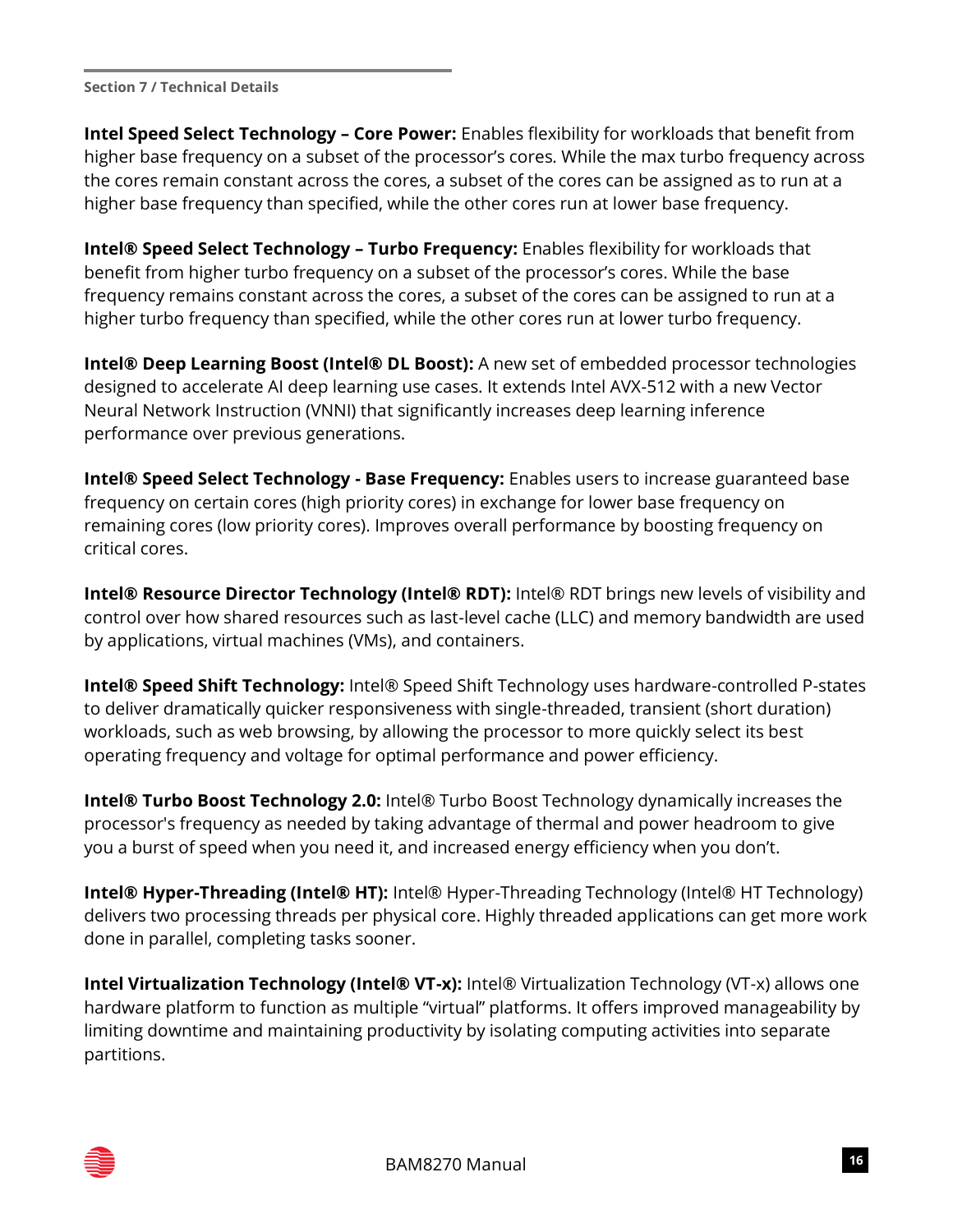**Intel Virtualization Technology for Directed I/O (Intel® VT-d):** Intel® Virtualization Technology for Directed I/O (VT-d) continues from the existing support for IA-32 (VT-x) and Itanium® processor (VT-i) virtualization adding new support for I/O-device virtualization. Intel VT-d can help end users improve security and reliability of the systems and also improve performance of I/O devices in virtualized environments.

**Intel® VT-x with Extended Page Tables (EPT):** Intel® VT-x with Extended Page Tables (EPT), also known as Second Level Address Translation (SLAT), provides acceleration for memory intensive virtualized applications. Extended Page Tables in Intel® Virtualization Technology platforms reduces the memory and power overhead costs and increases battery life through hardware optimization of page table management.

**Intel® Transactional Synchronization Extensions:** Intel® Transactional Synchronization Extensions (Intel® TSX) are a set of instructions that add hardware transactional memory support to improve performance of multi-threaded software.

**Intel Trusted Execution Technology (Intel® TXT):** Intel® Trusted Execution Technology for safer computing is a versatile set of hardware extensions to Intel® processors and chipsets that enhance the digital office platform with security capabilities such as measured launch and protected execution. It enables an environment where applications can run within their own space, protected from all other software on the system.

**Intel Turbo Boost Technology 2.0:** Intel® Turbo Boost Technology dynamically increases the processor's frequency as needed by taking advantage of thermal and power headroom to give you a burst of speed when you need it, and increased energy efficiency when you don't.

**Intel® Advanced Encryption Standard New Instructions (Intel® AES-NI):** Seven new instructions available in the Skylake-S micro-architecture makes pervasive encryption in an IT environment possible while enabling implementation that is faster and more affordable by providing advanced data protection and greater hardware platform security.

**Intel® Crypto Acceleration:** Intel® Crypto Acceleration reduces the performance impact of pervasive encryption and increases the performance of encryption-intensive workloads including SSL web serving, 5G infrastructure, and VPN/firewalls.

**Intel® Total Memory Encryption (TME):** Total Memory Encryption helps protect data against exposure via physical attack on memory, such as cold-boot attacks.

## SERIAL INTERCONNECT INTERFACE

PCI Express® 4.0, 3.0, 2.0, and 1.1 compatible.

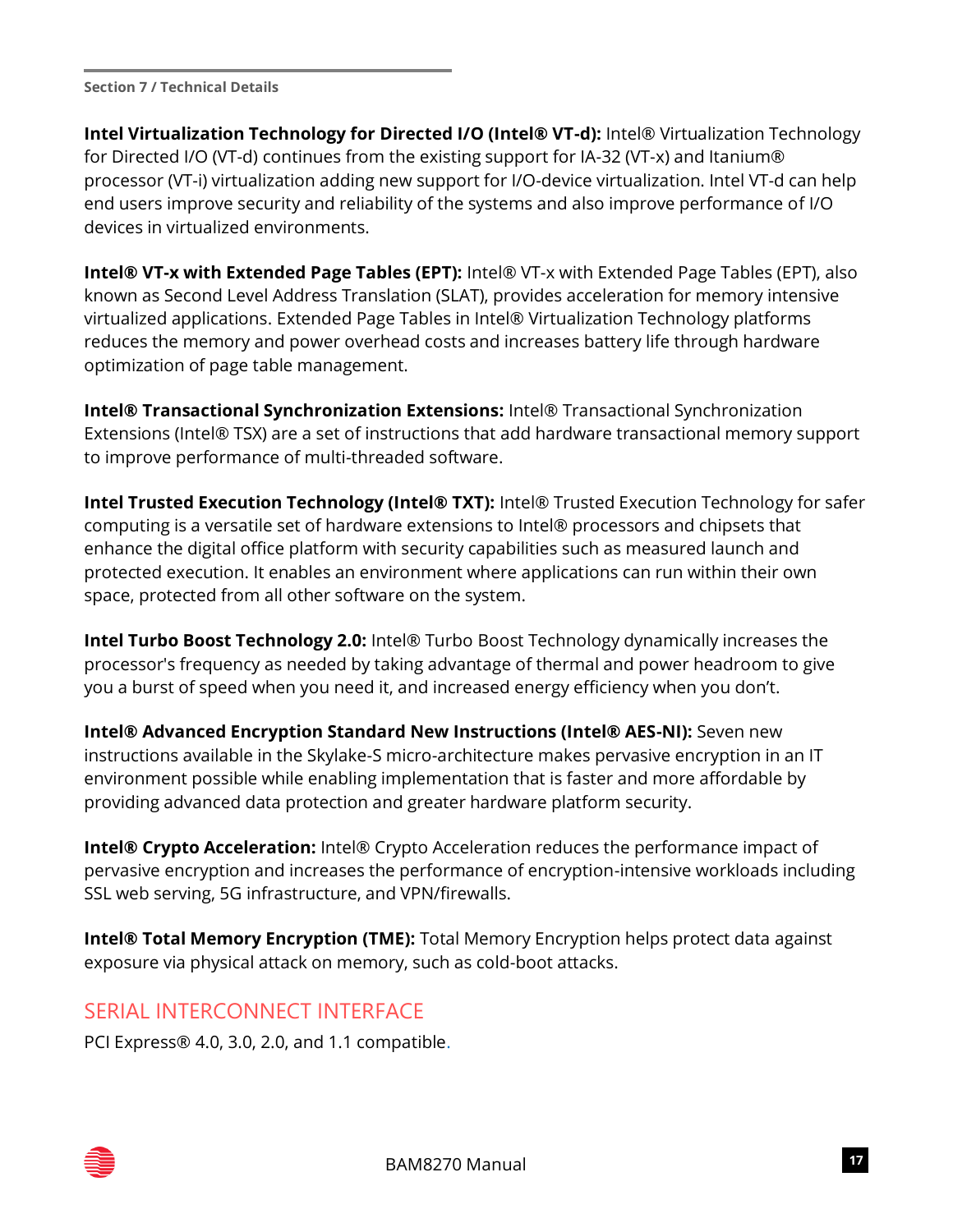## SERIAL INTERCONNECT SPEEDS

- PCI Express 4.0 16.0 GHz per lane
- ▶ PCI Express 3.0 8.0GHz per lane
- ▶ PCI Express 2.0 5.0GHz per lane
- PCI Express 1.1 2.5GHz per lane

#### SERIAL INTERCONNECT CONFIGURATION

The BAM8270 comes with five 16-lane PCIe slots and six 8-lane PCIe slots. The following table displays the configuration of slots within the system. All slots are PCIe 4.0 compatible:

| Board Silkscreen  | <b>CPU</b> | <b>BIOS Port</b> | Board Silkscreen Reference | Lane Width |
|-------------------|------------|------------------|----------------------------|------------|
| Label             |            |                  | Designator                 |            |
| PCIE1             | Socket 0   | Port 5A          | PE3                        | 16         |
| PCIE <sub>2</sub> |            | Port 4C          | PE <sub>2</sub> C          | 8          |
| PCIE3             |            | Port 2A          | PE <sub>1</sub>            | 16         |
| PCIE4             |            | Port 4A          | PE <sub>2</sub> A          | 8          |
| PCIE5             |            | Port 1A          | PE <sub>0</sub>            | 16         |
| PCIE6             | Socket 1   | Port 5A          | PE3A                       | 8          |
| PCIE7             |            | Port 4A          | PE <sub>2</sub>            | 16         |
| PCIE8             |            | Port 5C          | PE3C                       | 8          |
| PCIE9             |            | Port 2A          | PE1                        | 16         |
| PCIE10            |            | Port 1C          | <b>PEOC</b>                | 8          |
| PCIE11            |            | Port 1A          | <b>PEOA</b>                | 8          |

## PLATFORM CONTROLLER HUB (PCH)

▶ Intel® C621 Platform Controller Hub (Lewisburg)

#### MEMORY INTERFACE

The System BIOS automatically detects memory type, size, and speed. The BAM8270 features eight memory channels of registered DDR4 with up to 2 DIMMs for select channels for a maximum of 24 DIMMs and 1.5TB of memory (across two CPUs). Each CPU socket supports up to twelve registered ECC PC4-25600 or ECC PC4-23400 standard memory RDIMMs. The peak memory

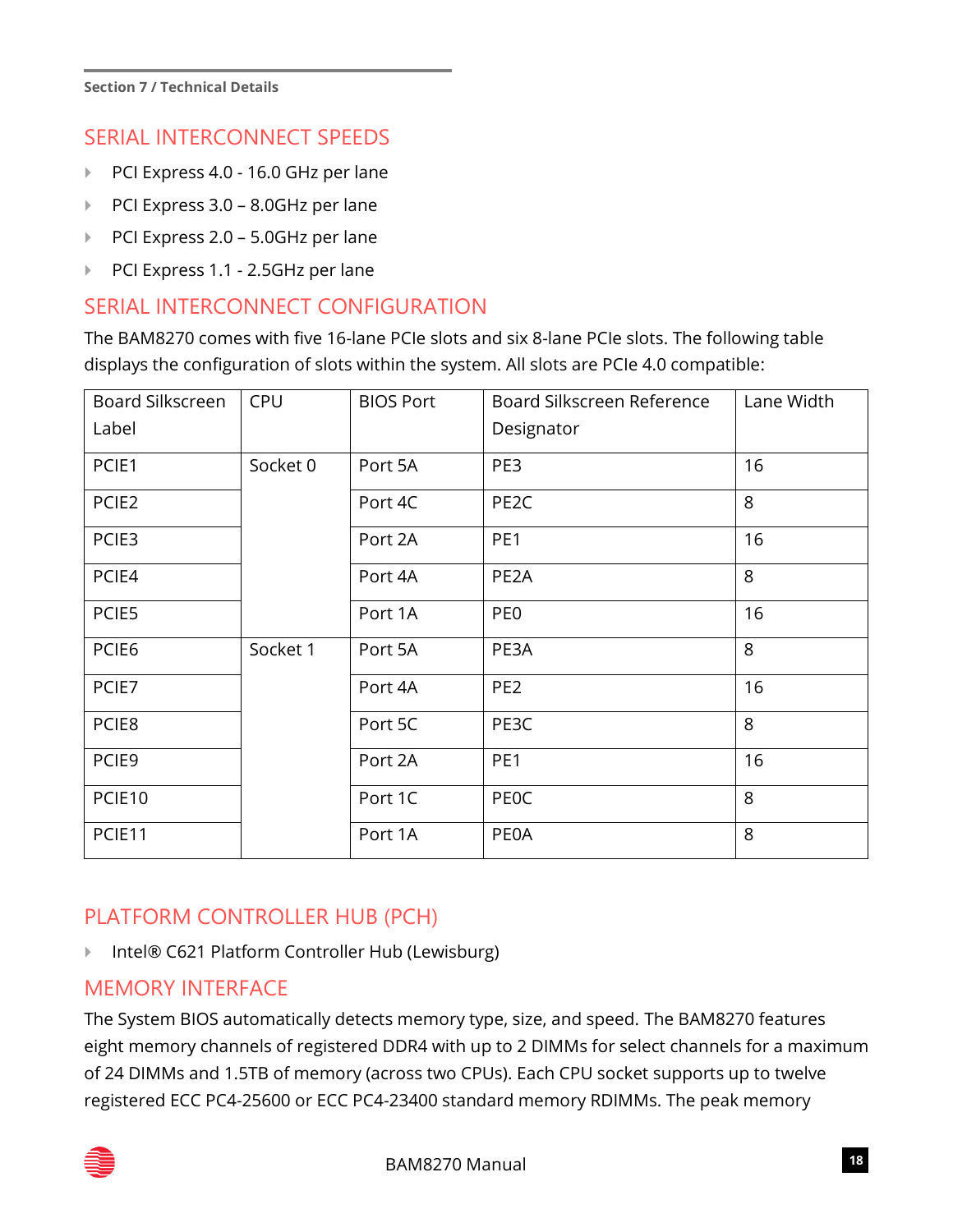interface transfer rate per channel is 3200MT/s when using PC4-25600 DIMMs and 2933MT/s when using PC4-23400 DIMMs.

#### INTERRUPTS

The motherboard is fully PC compatible with interrupt steering for PCI plug and play compatibility.

## BIOS (FLASH)

The BAM8270 board uses an InsydeH20® UEFI BIOS from Insyde. The BIOS features built-in advanced CMOS setup for system parameters, peripheral management for configuring on-board peripherals and other system parameters. The BIOS resides in two 512Mb Macronix MX25L51245G SPI Serial EEPROMs. Should you have a custom BIOS request please contact us for assistance.

#### ETHERNET INTERFACES

The BAM8270 supports four Ethernet interfaces using two physical ports.

- The interfaces are implemented using two Intel® i350 Dual Gigabit Ethernet Controllers.
- Each physical port is shared with the BMC via NC-SI (network controller sideband interface).

All interfaces support 10/100/1000Base-T Ethernet modes and are compliant with the IEEE 802.3 Specification.

The main components of the Ethernet interfaces are:

- Intel® i350 controllers for 10/100/1000-Mb/s Ethernet.
- Integrated RJ-45/Magnetics module connectors on the motherboard's I/O bracket for direct connection to the network. The connectors require category 5 (CAT5) unshielded twisted-pair (UTP) 2-pair cables for a 100-Mb/s network connection or category3 (CAT3) or higher UTP 2 pair cables for a 10-Mb/s network connection. Category 5e (CAT5e) or higher UTP 2-pair cables are recommended for a 1000-Mb/s (Gigabit) network connection.
- MAC addresses on the board are mapped to the interfaces following the table below:

| MAC1 | I350 Gbit - Top Port     |
|------|--------------------------|
| MAC2 | I350 Gbit - Bottom Port  |
| MAC3 | <b>BMC - Top Port</b>    |
| MAC4 | <b>BMC - Bottom Port</b> |

**EXTED** Link status and activity LEDs on the I/O bracket for status indication (See Ethernet LEDs and Connectors later in this chapter.)

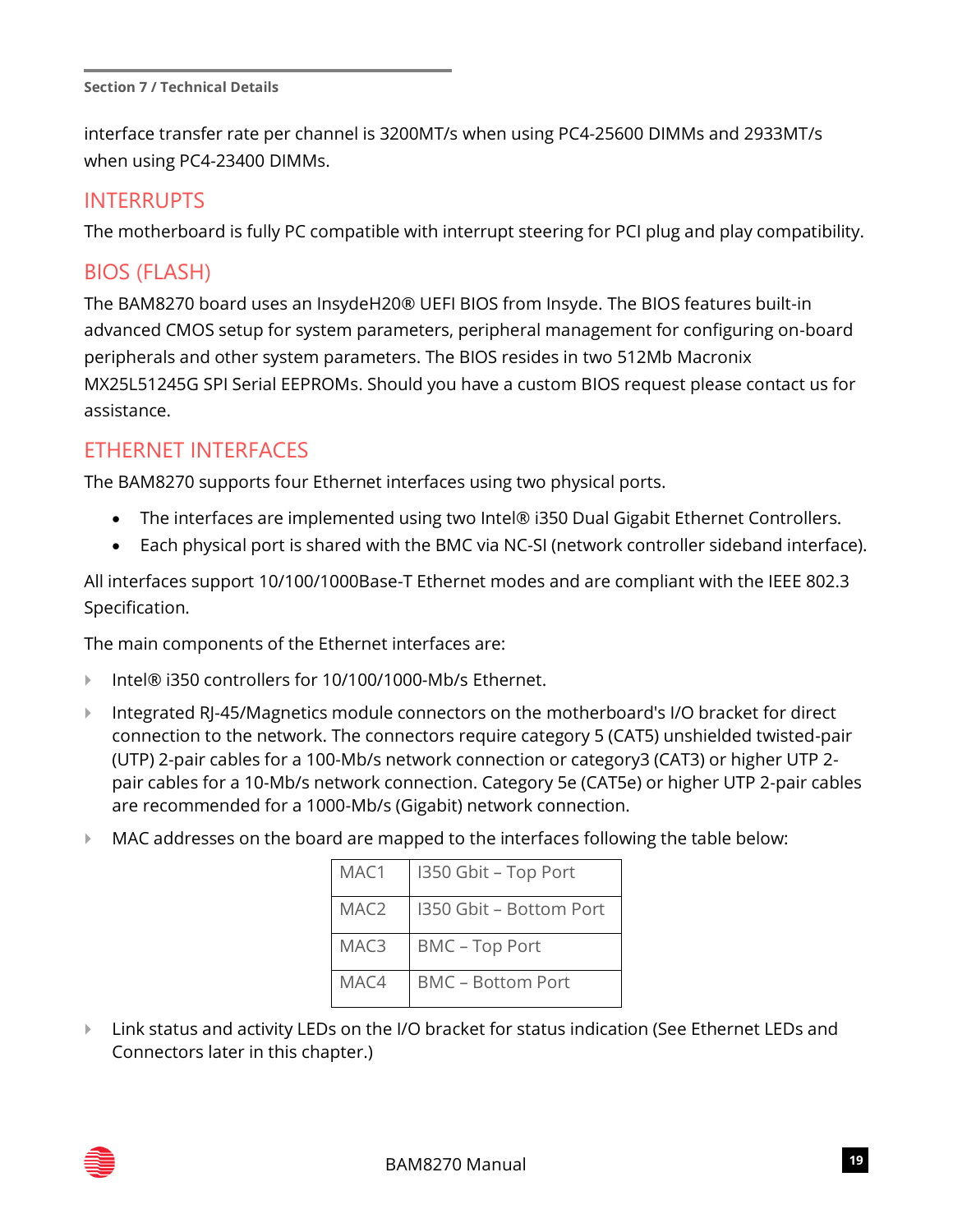## SATA INTERFACES

There are 6 Serial ATA (SATA) interfaces available on the BAM8270 motherboard. All of the SATA interfaces are driven with a built-in SATA controller from the Intel® C621 PCH. The board's SATA ports can support up to six independent storage devices such as hard disks, solid state drives, and CD/DVD-RW devices at data rates up to 600 MB per second on each port. The board's PCH features the Intel ® Rapid Storage Systems functionality, which allows a third BIOS-selectable SATA controller configuration that enables RAID array configurations capable of supporting RAID 0, 1, and 10 implementations.

## TRUSTED PLATFORM MODULE

The BAM8270 provides support for Trusted Platform Module 2.0 operations via an Infineon SLB9670 controller. This feature aids in assuring platform integrity by providing a system designer the capability to form a root of trust in conjunction with the BIOS and system firmware.

## WATCHDOG TIMER (WDT)

The BAM8270 provides a watchdog timer functionality via the AST2500 BMC. The timer can be set to timesouts ranging from 0.1 seconds to 6553.5 seconds. The timer can be configured to cause a system hard reset, system power off, or system power cycle. A copy of Insyde's IPMI tool is required to access this watchdog. The tool has executables for Windows, Linux, FreeBSD DOS, and UEFI shell. If running on Linux, the executable flag must be added to the tool before sending the following command:

sudo chmod +x spv\_ipmi

In Linux, format commands like this:

sudo spv\_ipmi <command> <values>

In UEFI shell, format commands like this:

spv\_ipmi.efi <command> <values>

Commands:

- spv\_ipmi mc watchdog get
	- o This returns the current status of the watchdog timer, including timeout condition, time remaining until timeout and on/off status.
- spv\_ipmi mc watchdog reset
	- o This command resets or restarts the timer on the watchdog to the configured timeout period.
- spv\_ipmi mc watchdog off
	- o This command shuts off the watchdog timer.
- spv\_ipmi raw 0x06 0x24 0x04 0xXX 0x00 0x00 0xYY 0xZZ

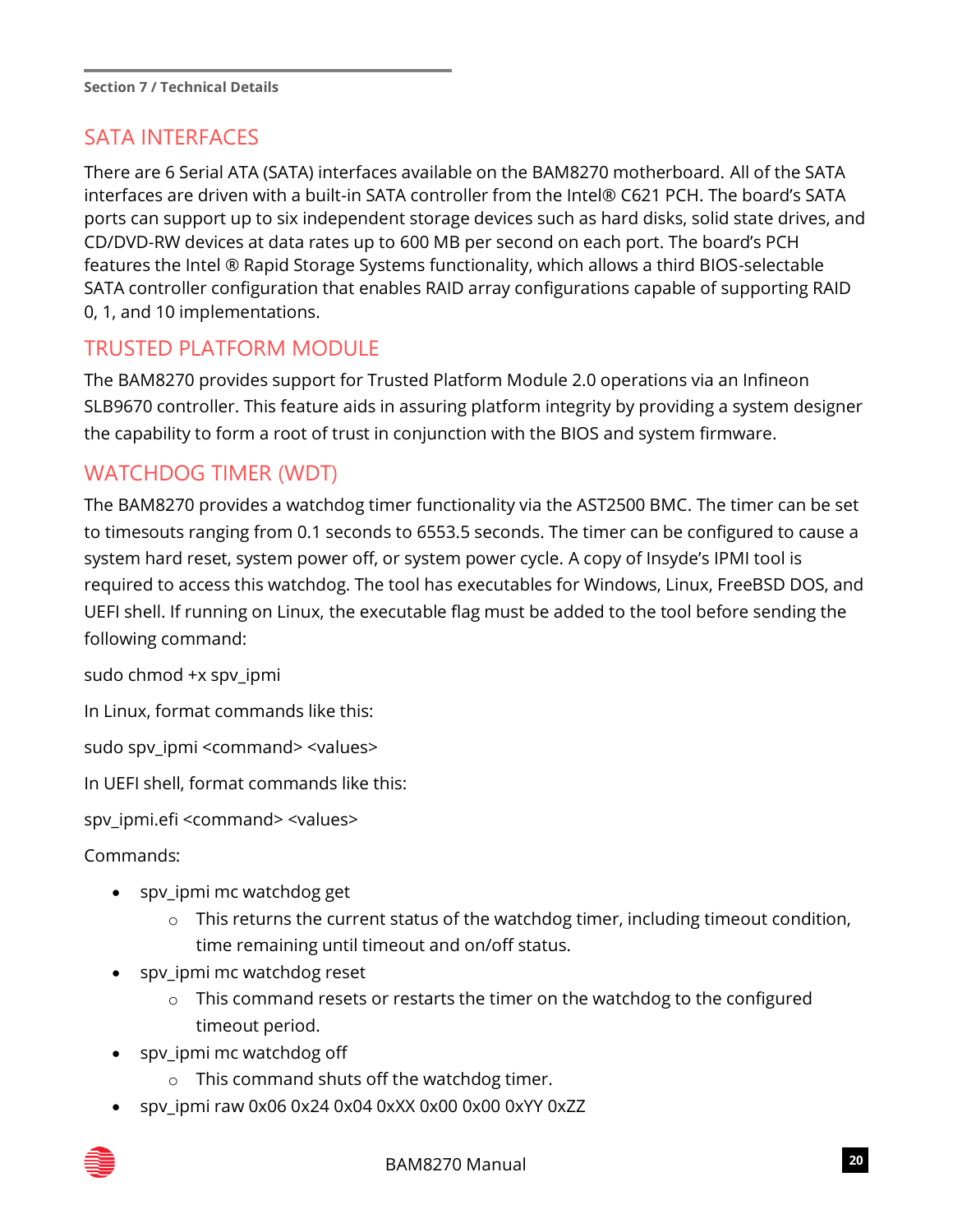- o This command configures the watchdog timer's timeout period and timeout action.
- $\circ$  The timeout action is set by the 4<sup>th</sup> byte, denoted as 0xXX. Follow the table below to set the desired action.

| Value (Hex) | <b>Timeout Action</b> |
|-------------|-----------------------|
| 0x00        | No action             |
| 0x01        | System Hard Reset     |
| 0x02        | System Power Off      |
| 0x03        | System Power Cycle    |

- The watchdog's timeout period is set by the final two bytes, 0xYY and 0xZZ. 0xYY denotes the least significant byte, and 0xZZ denotes the most significant byte. The timer ranges from 0.1(0x0001 to 0xFFFF), or 0.1 to 6553.5 seconds.
- For example, the following command would configure the watchdog timer to issue a system power cycle after seeing no resets issued for 115 (0x0073) seconds:
	- o spv\_ipmi raw 0x06 0x24 0x04 **0x03** 0x00 0x00 0x73 0x00
- After issuing this command, the watchdog timer will need to be reset to take effect.

#### POWER

The BAM8270 motherboard requires an ATX/EPS power supplyPower required from the system will depend on the CPUs installed, the quantity and model of memory installed, as well as the I/O and function for the system. Contact Trenton Systems for more information on power requirements.

#### **BATTERY**

A replaceable Panasonic lithium coin cell CR2032 battery is provided for four to five years of data retention for CMOS memory.

**CAUTION:** There is a danger of explosion if the battery is incorrectly replaced. Replace it only with the same or equivalent type recommended by the battery manufacturer. Dispose of used batteries according to the battery manufacturer's instructions.

#### TEMPERATURE/ENVIRONMENT

| <b>TYPE</b>                  | <b>DESCRIPTION</b>       |
|------------------------------|--------------------------|
| <b>Operating Temperature</b> | 0°C to 50°C $\,$         |
| Storage Temperature          | -40°C to 70°C $^{\circ}$ |

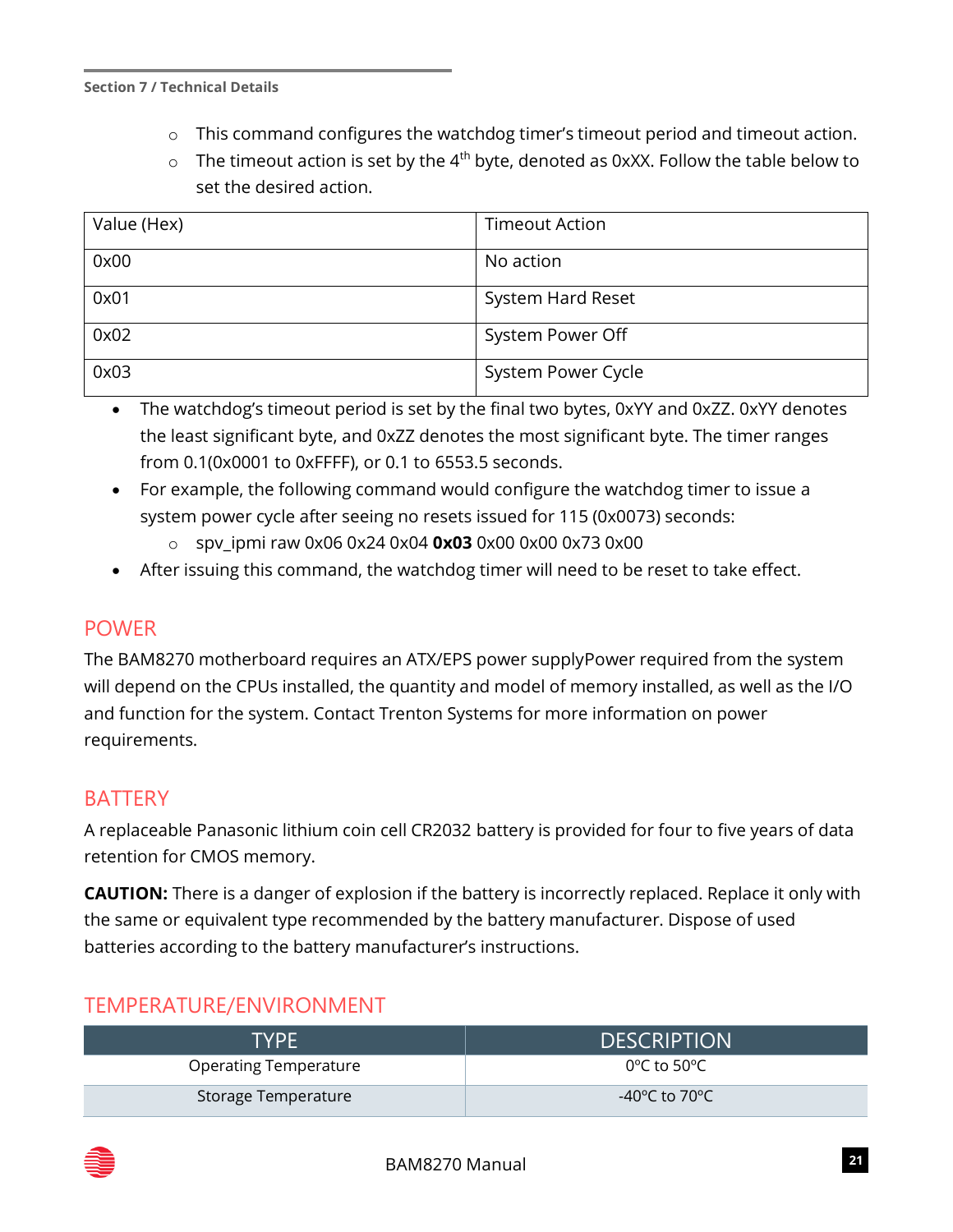| <b>Section 7 / Technical Details</b> |  |  |
|--------------------------------------|--|--|
|--------------------------------------|--|--|

| 5% to 90% non-condensing<br>Humidty |
|-------------------------------------|
|                                     |

#### INDUSTRY CERTIFICATIONS

Certifications for the BAM8270 motherboard are in process for testing currently. Check with Trenton Systems for the latest information regarding industry certifications.

## CONFIGURATION JUMPERS

The setup of the configuration jumpers on the motherboard is described below. An asterisk (\*) indicates the default value of each jumper.

#### **Jumper JU1: OP Jumpers 1**

**NOTE:** Jumper JU1 is a dual-row, 18-pin jumper. Each position controls the operation of a specific function.

| <b>PINS</b> | <b>PURPOSE</b>                                                                                                                                                                                                                                                                                                                                                        |
|-------------|-----------------------------------------------------------------------------------------------------------------------------------------------------------------------------------------------------------------------------------------------------------------------------------------------------------------------------------------------------------------------|
| 1:2         | Install on pins 1:2 for normal operation.                                                                                                                                                                                                                                                                                                                             |
| 3:4         | To clear CMOS: Remove and drain AC power. Move the shunt on PINs 1:2 to 3:4<br>for a couple of seconds. Return the shunt from PINs 3:4 back to 1:2. Apply AC<br>power and permit the system to land on the first boot device. The system will<br>cycle power 2-3 times as part of this procedure. Do not attempt to power on<br>the machine with a shunt in pins 3:4. |
| 5:6         | ME Recovery.                                                                                                                                                                                                                                                                                                                                                          |
| 7:8         | Password clear. For use: Drain AC power. Install a shunt on PINs 7:8 and boot<br>to first boot device. Drain AC power, remove this shunt and boot as normal.                                                                                                                                                                                                          |
| 9:10        | BIOS Recovery - top swap enabled.                                                                                                                                                                                                                                                                                                                                     |
| 11:12       | Disable Flash Descriptor Security. (Factory Use Only)                                                                                                                                                                                                                                                                                                                 |
| 13:14       | Manufacturing Mode Enable. (Factory Use Only)                                                                                                                                                                                                                                                                                                                         |
| 15:16       | Disable VR SMBUS. (Factory Use Only)                                                                                                                                                                                                                                                                                                                                  |
| 17:18       | Force PSON# and VRs on. (Factory Use Only)                                                                                                                                                                                                                                                                                                                            |

#### **Jumper JU10: OP Jumpers 2**

**NOTE:** Jumper JU1 is a dual-row, 14-pin jumper. Each position controls the operation of a specific function.

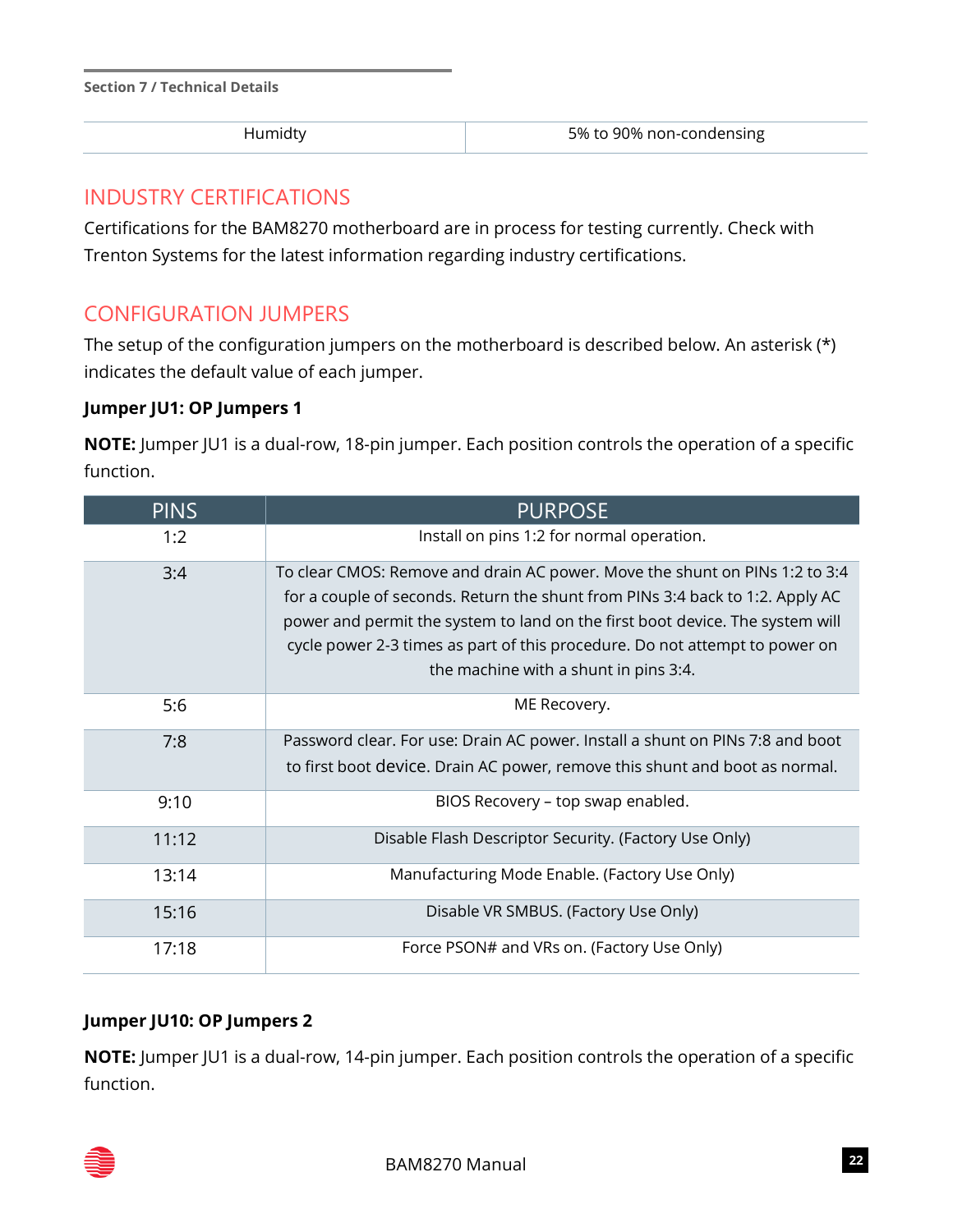| <b>PINS</b> | <b>PURPOSE</b>                           |
|-------------|------------------------------------------|
| 1:2         | PFR Provision Update                     |
| 3:4         | Force PFR Recovery                       |
| 5:6         | Disable PWROK Delay (Factory Use Only)   |
| 7:8         | PCH Owns Port 80 LEDs (Factory Use Only) |
| 9:10        | Force BMC Update                         |
| 11:12       | PFR ACTIVE#                              |
| 13:14       | Not used                                 |

## FRONT PANEL INTERFACE - P14

| <b>PINS</b> | <b>PURPOSE</b>                                                             |
|-------------|----------------------------------------------------------------------------|
| $1 - 2$     | System Power OK LED 1(-) 2(+)                                              |
| $3 - 4$     | AMBER STATUS LED 3(-) 4(+)                                                 |
| $5-6$       | GREEN STATUS LED 5(-) 6(+)                                                 |
|             | This LED indicated that AC power is supplied and the system is powered on. |
| $7 - 8$     | FAN FAULT LED $7(-)$ 8( $+$ )                                              |
| $9 - 10$    | SATA Activity LED 3(-) 4(+)                                                |
| $11 - 12$   | ID LED 11(-) 12(+)                                                         |
| $13 - 14$   | ID SWITCH 13(GND) 14(ID Btn In)                                            |
| $15 - 16$   | RESET SWITCH 15(GND) 16(Reset In)                                          |
| 17-18       | POWER BUTTON 17(GND) 18(Pwr Btn In)                                        |

## JU2 - Disable BMC Jumper

| <b>PINS</b> | <b>PURPOSE</b>                |
|-------------|-------------------------------|
| 1-2         | Shunt removed: BMC Enabled    |
|             | Shunt installed: BMC Disabled |
|             |                               |

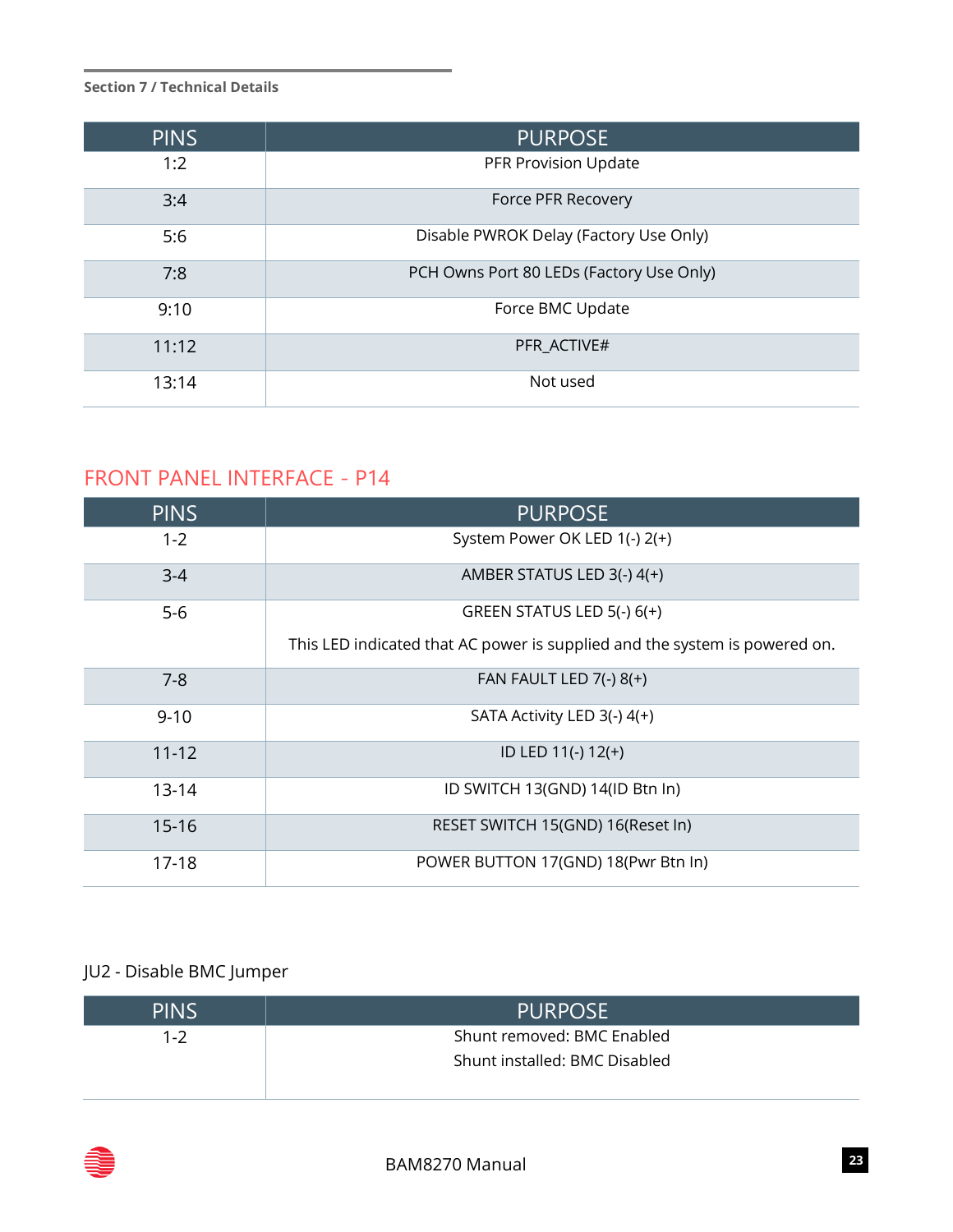#### **CONNECTORS**

P21, P22, P23, P24, P25, P26 - SATA III 600 Ports

#### 7 pin Vertical Connector with latch

| Pin | Signal | Pin                      | Signal |
|-----|--------|--------------------------|--------|
|     | Gnd    | 5                        | RX-    |
| ົ   | $TX+$  | 6                        | $RX+$  |
| 3   | TX-    | ⇁                        | Gnd    |
| 4   | Gnd    | $\overline{\phantom{a}}$ |        |

#### P27 - Right Angle Quad USB 3.0 Stacked Connector, Type A, Rear Panel

#### Four right angle stacked USB ports

| Pin            | Signal     | Pin            | Signal     |
|----------------|------------|----------------|------------|
| A1             | +5V_USB0   | <b>B1</b>      | +5V_USB1   |
| A2             | USB0_P-    | <b>B2</b>      | USB1_P-    |
| A <sub>3</sub> | USB0_P+    | B <sub>3</sub> | USB1_P+    |
| A4             | <b>GND</b> | <b>B4</b>      | <b>GND</b> |
| A <sub>5</sub> | USB0_RX-   | <b>B5</b>      | USB1_RX-   |
| A <sub>6</sub> | USB0_RX+   | <b>B6</b>      | USB1_RX+   |
| A7             | <b>GND</b> | <b>B7</b>      | <b>GND</b> |
| A <sub>8</sub> | USB0_TX-   | B <sub>8</sub> | USB1_TX-   |
| A <sub>9</sub> | USB0_TX+   | B <sub>9</sub> | USB1_TX+   |
| Pin            | Signal     | Pin            | Signal     |
| C1             | +5V_USB3   | D <sub>1</sub> | +5V_USB2   |
| C <sub>2</sub> | USB3_P-    | D <sub>2</sub> | USB2_P-    |
| C <sub>3</sub> | USB3_P+    | D <sub>3</sub> | USB2_P+    |
| C <sub>4</sub> | <b>GND</b> | D <sub>4</sub> | <b>GND</b> |
| C <sub>5</sub> | USB3_RX-   | D <sub>5</sub> | USB2_RX-   |

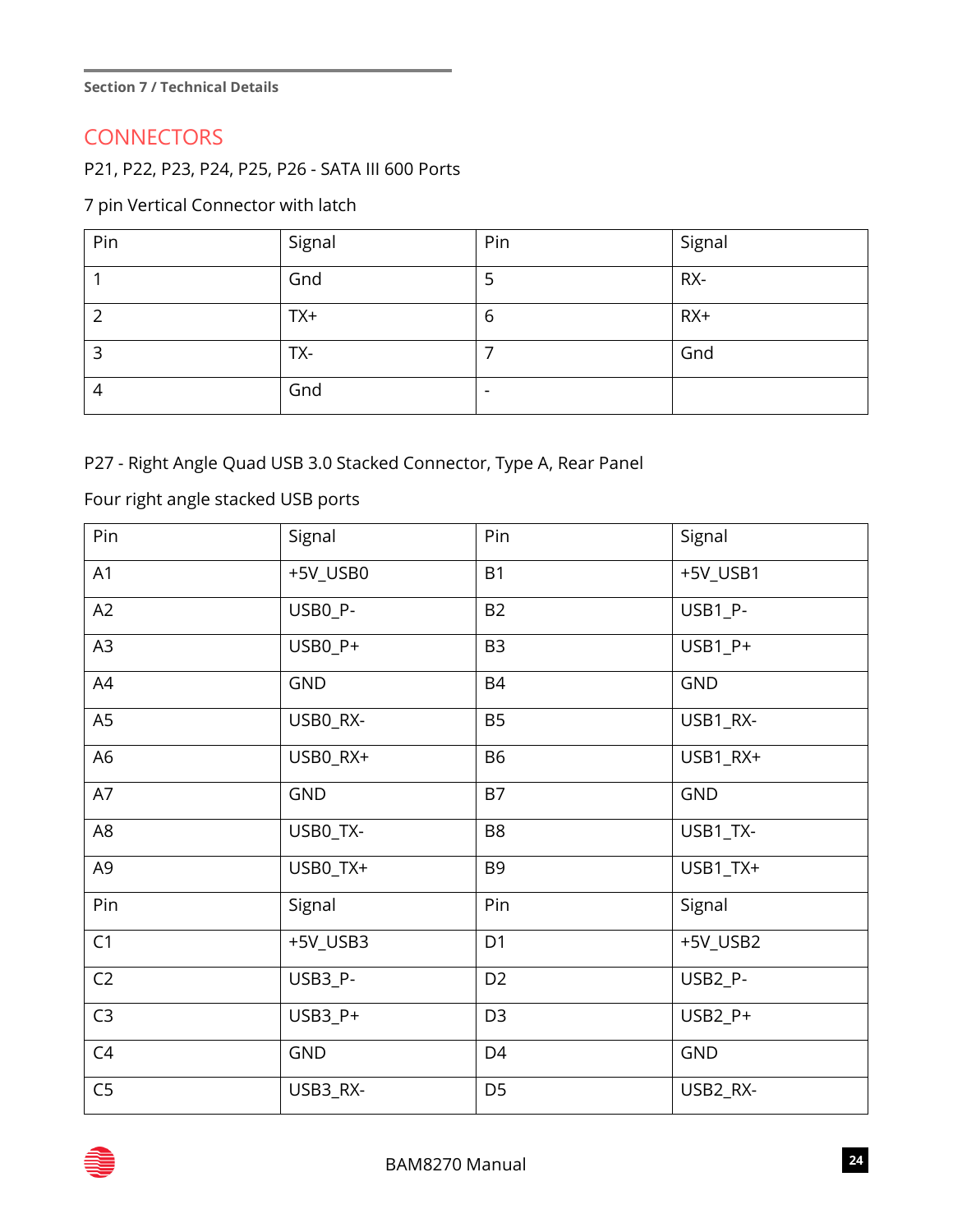| C <sub>6</sub> | USB3_RX+   | D <sub>6</sub> | USB2_RX+   |
|----------------|------------|----------------|------------|
| C <sub>7</sub> | <b>GND</b> | D7             | <b>GND</b> |
| C <sub>8</sub> | USB3_TX-   | D <sub>8</sub> | USB2_TX-   |
| C <sub>9</sub> | USB3_TX+   | D <sub>9</sub> | USB2_TX+   |

#### P28 Dual USB 3.0 Header, On-board

| Pin            | Signal     | Pin                      | Signal     |
|----------------|------------|--------------------------|------------|
| 1              | +5V_USB4   | 11                       | USB5_P+    |
| $\overline{2}$ | USB4_RX-   | 12                       | USB5_P-    |
| $\overline{3}$ | USB4_RX+   | 13                       | <b>GND</b> |
| $\overline{4}$ | <b>GND</b> | 14                       | USB5_TX+   |
| 5              | USB4_TX-   | 15                       | USB5_TX-   |
| 6              | USB4_TX+   | 16                       | <b>GND</b> |
| $\overline{7}$ | <b>GND</b> | 17                       | USB5_RX+   |
| 8              | USB4_P-    | 18                       | USB5_RX-   |
| 9              | USB4_P+    | 19                       | +5V_USB5   |
| 10             | No Connect | $\overline{\phantom{a}}$ |            |

### P44 - Right Angle Stacked DB9/DB15 Video, Rear Panel

| Pin            | Signal     | Pin | Signal      |
|----------------|------------|-----|-------------|
|                | VGA0_RED   | 9   | +5V_VGA0    |
| $\overline{2}$ | VGA0_GREEN | 10  | <b>GND</b>  |
| 3              | VGA0_BLUE  | 11  | No Connect  |
| $\overline{4}$ | Reserved   | 12  | VGA0_DDCDAT |
| 5              | <b>GND</b> | 13  | VGA0_HSYNC  |
| 6              | <b>GND</b> | 14  | VGA0_VSYNC  |
| 7              | <b>GND</b> | 15  | VGA0_DDCCLK |

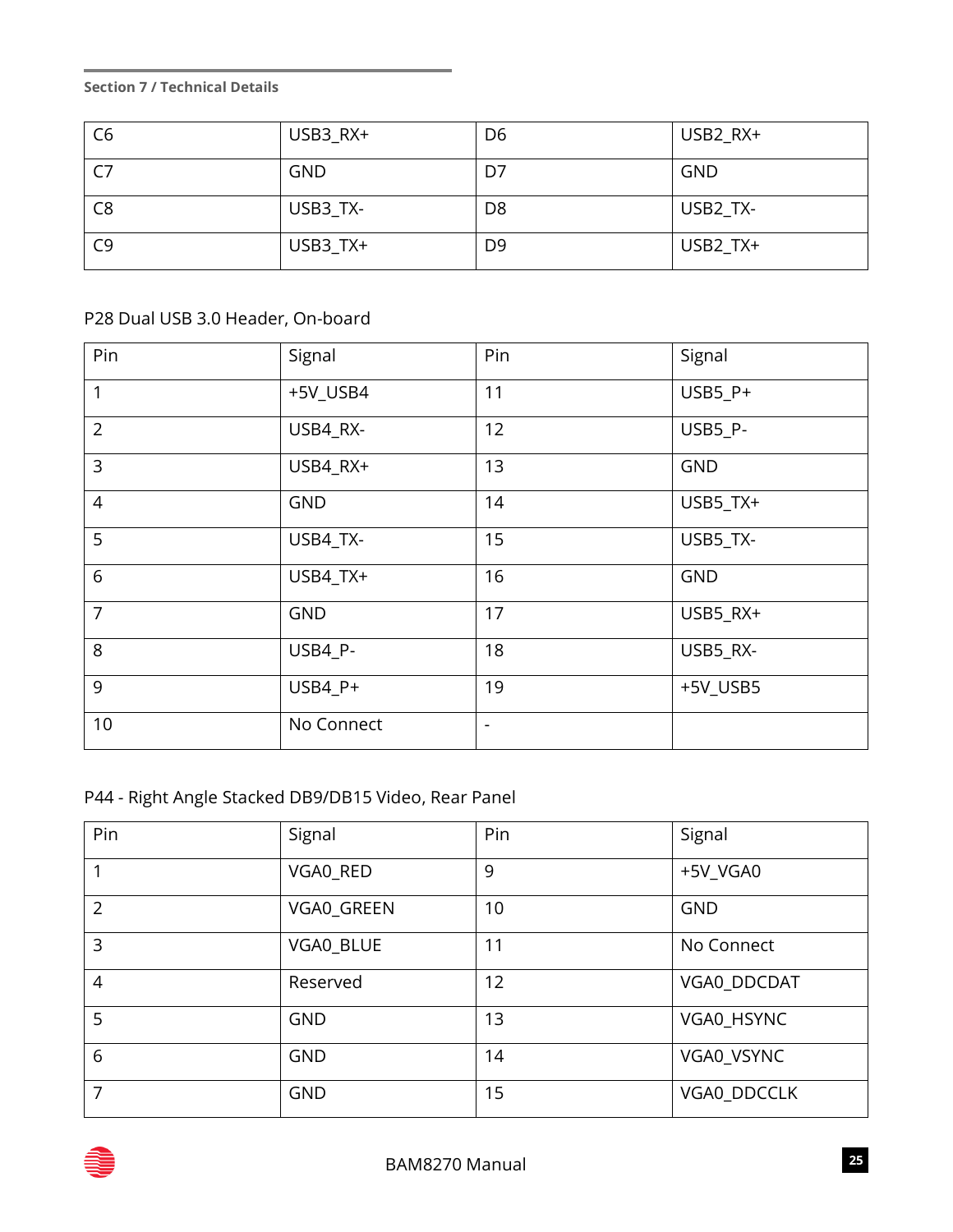| 8              | <b>GND</b>  | $\overline{\phantom{a}}$ |             |
|----------------|-------------|--------------------------|-------------|
| Pin            | Signal      | Pin                      | Signal      |
| T1             | SERIALO_DCD | T <sub>6</sub>           | SERIALO_DSR |
| T <sub>2</sub> | SERIALO_RXD | T <sub>7</sub>           | SERIALO_RTS |
| T <sub>3</sub> | SERIALO_TXD | T8                       | SERIALO_CTS |
| T <sub>4</sub> | SERIALO_DTR | T <sub>9</sub>           | SERIALO_RI  |
| T <sub>5</sub> | <b>GND</b>  | $\overline{\phantom{a}}$ |             |

#### P45A/P45B - Right Angle Dual Ethernet Stacked Connector

| Pin       | Signal                              | Pin | Signal     |
|-----------|-------------------------------------|-----|------------|
| 1A        | $L1$ <sub>_</sub> MD1-              | 1B  | L2_MD1-    |
| 2A        | $L1$ MD1+                           | 2B  | $L2$ MD1+  |
| 3A        | $L1$ <sub>-</sub> MD <sub>2</sub> - | 3B  | L2_MD2-    |
| 4A        | $L1$ MD2+                           | 4B  | $L2$ MD2+  |
| 5A        | $L1$ MD3-                           | 5B  | L2_MD3-    |
| 6A        | $L1$ MD3+                           | 6B  | $L2$ _MD3+ |
| 7A        | $L1$ MD4-                           | 7B  | L2_MD4-    |
| 8A        | $L1$ MD4+                           | 8B  | $L2$ _MD4+ |
| <b>9A</b> | <b>VCC</b>                          | 9B  | <b>VCC</b> |
| 10A       | <b>GND</b>                          | 10B | <b>GND</b> |

#### Fan connectors

### P42, P43 - CPU Fan Power Connector, 4 pin single row

| Pin | Signal     | Pin | Signal             |
|-----|------------|-----|--------------------|
|     | <b>GND</b> | ۔   | Fan Tach           |
|     | $+12V$     | 4   | <b>PWM Control</b> |

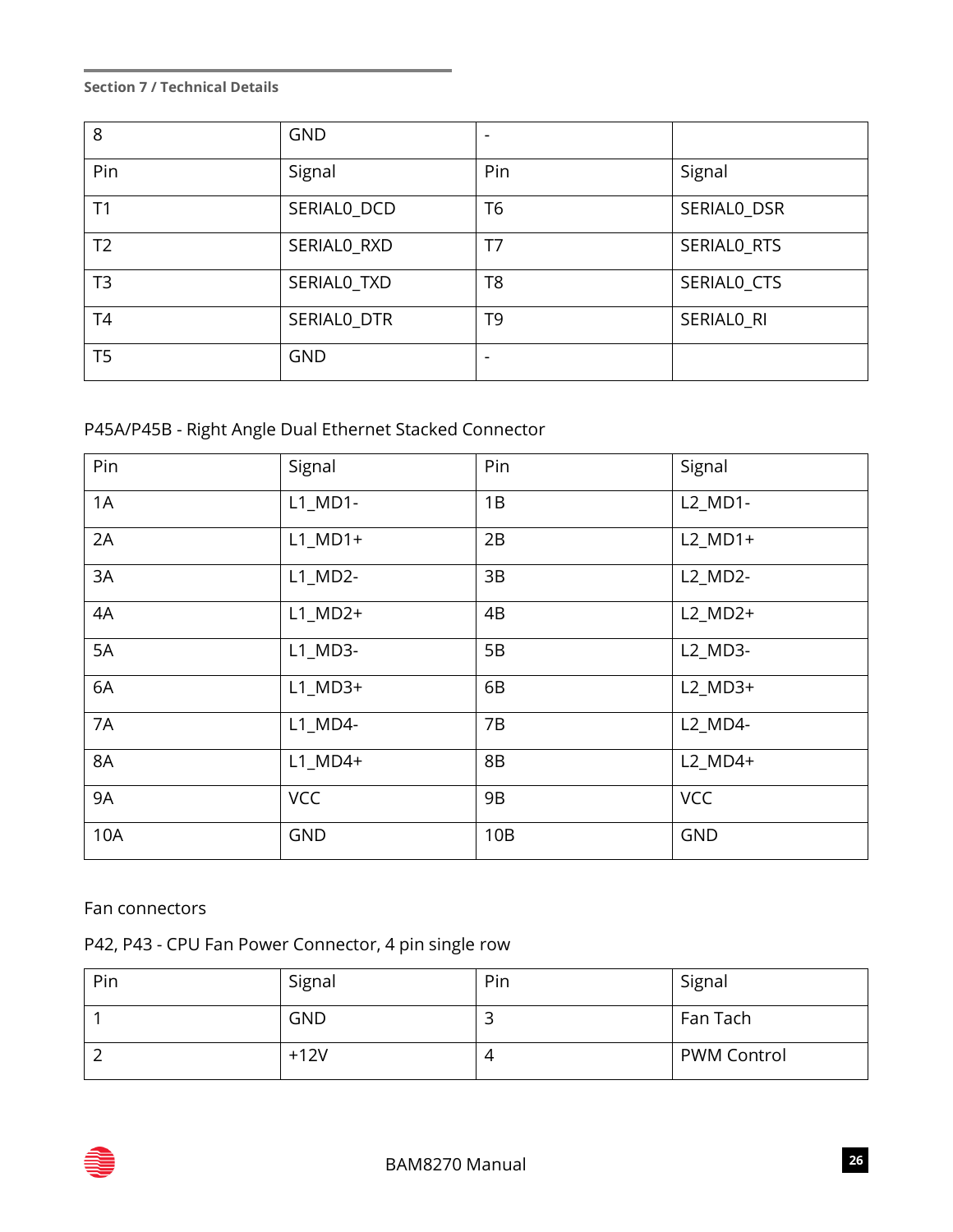| Pin | Signal     | Pin | Signal             |
|-----|------------|-----|--------------------|
|     | <b>GND</b> |     | Fan Tach           |
|     | $+12V$     |     | <b>PWM Control</b> |

P36, P37, P38, P39, P40, P41, P46 - Chassis Fan Power Connector, 4 pin single row

#### **STATUS LEDs**

#### **POST Code LEDs 0 – 7**

As the POST (Power On Self-Test) routines are performed during boot-up, test codes are displayed on Port 80 POST Code LEDs 0, 1, 2, 3, 4, 5, 6 and 7. These LEDs are located near the rear USB ports on the motherboard.

**Note**: Access to Insyde Software POST codes is contingent upon a signed non-disclosure agreement (NDA) between Trenton Systems, Insyde Software, and all other parties requesting access.

## P45 ETHERNET LEDS

The I/O bracket houses the two RJ-45 network connectors for Ethernet LAN1, LAN2. Each LAN interface connector has two LEDs that indicate activity status and Ethernet connection speed. Listed below are the possible LED conditions and status indications for each LAN connector:

| LED/CONNECTOR                                                                                                                                                                                                                                    | <b>DESCRIPTION</b>                                                                                                                                                                                            |  |  |
|--------------------------------------------------------------------------------------------------------------------------------------------------------------------------------------------------------------------------------------------------|---------------------------------------------------------------------------------------------------------------------------------------------------------------------------------------------------------------|--|--|
| <b>Activity LED</b>                                                                                                                                                                                                                              | This LED identifies the validity of a link on the specific interface. This is<br>the upper LED on the LAN connector (i.e., toward the upper memory<br>sockets).                                               |  |  |
| Off                                                                                                                                                                                                                                              | No valid link exists on this interface.                                                                                                                                                                       |  |  |
| On (flashing)                                                                                                                                                                                                                                    | Indicates network transmit or receive activity.                                                                                                                                                               |  |  |
| On (solid)                                                                                                                                                                                                                                       | Indicates a valid link with no transmit or receive activity.                                                                                                                                                  |  |  |
| Speed LED                                                                                                                                                                                                                                        | This multi-color LED identifies the connection speed of the SHB's P4A<br>(LAN2) and P4B (LAN1) Ethernet interfaces. These are the lower LEDs<br>on the dual LAN connector (i.e., toward the edge connectors). |  |  |
| Green                                                                                                                                                                                                                                            | Indicates a valid link at 1000 Mb/s                                                                                                                                                                           |  |  |
| Amber                                                                                                                                                                                                                                            | Indicates a valid link at 100 Mb/s.                                                                                                                                                                           |  |  |
| Off                                                                                                                                                                                                                                              | Indicates a valid link at 10 Mb/s.                                                                                                                                                                            |  |  |
| The RJ-45 network connector requires a Connector category 5 (CAT5)<br>RJ-45 Network<br>unshielded twisted-pair (UTP) 2-pair cable for a 100-Mb/s network<br>Connectors<br>connection or a category 3 (CAT3) or higher UTP 2-pair cable for a 10- |                                                                                                                                                                                                               |  |  |

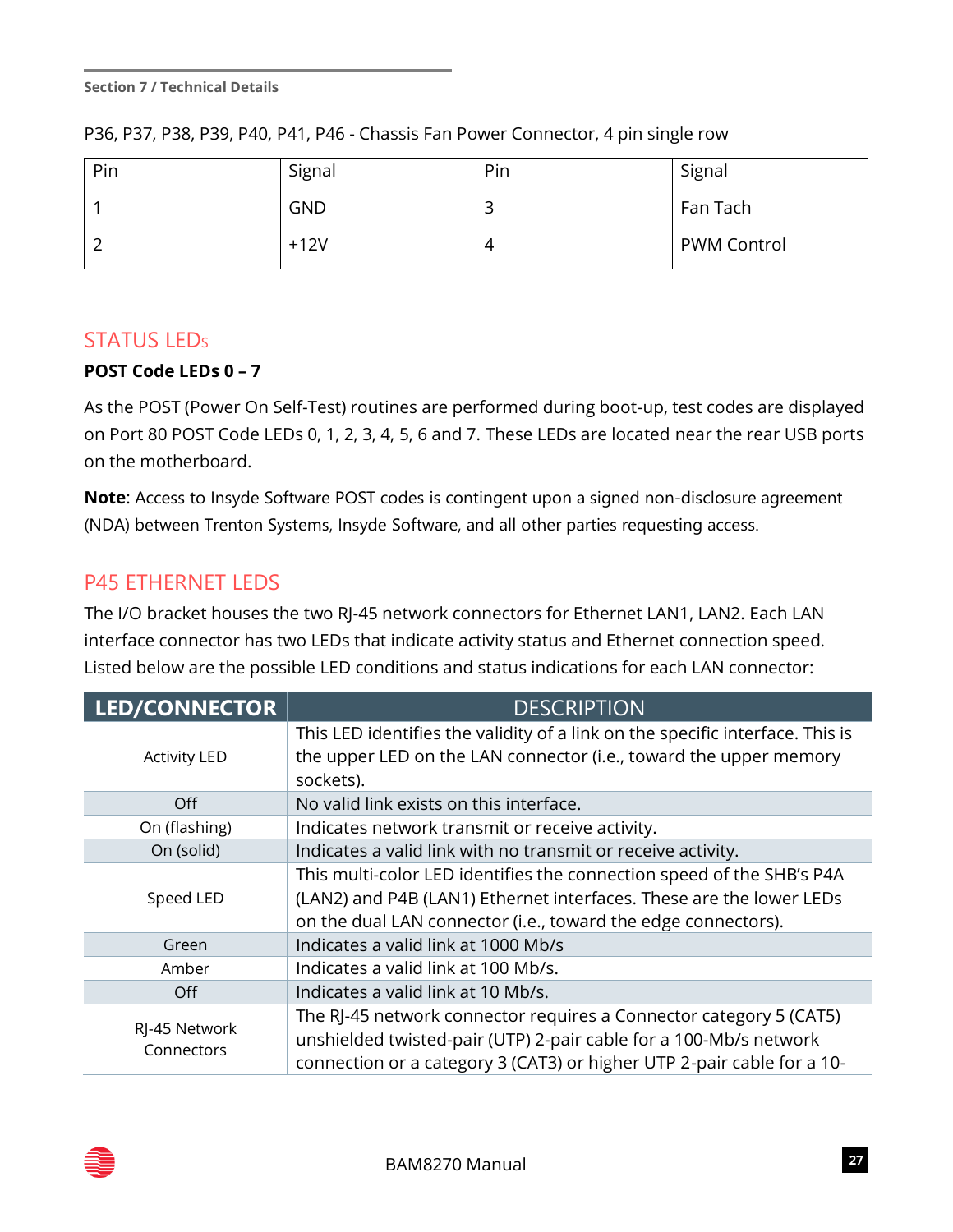| $^\perp$ Mb/s network connection. A category 5e (CAT5e) or higher UTP 2-pair |
|------------------------------------------------------------------------------|
| cable is recommended for a 1000-Mb/s (Gigabit) network connection.           |

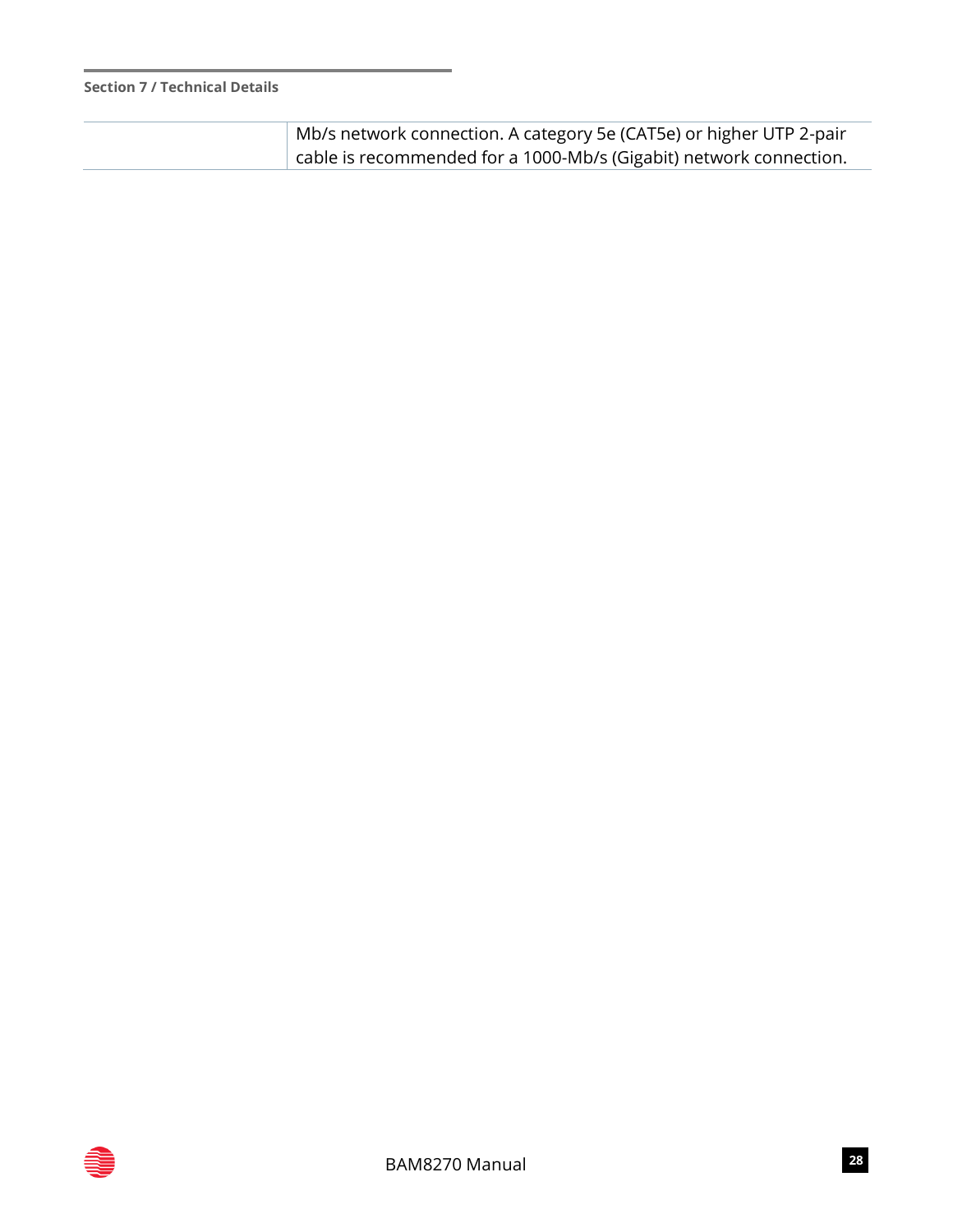## 3U BAM Layout Drawing



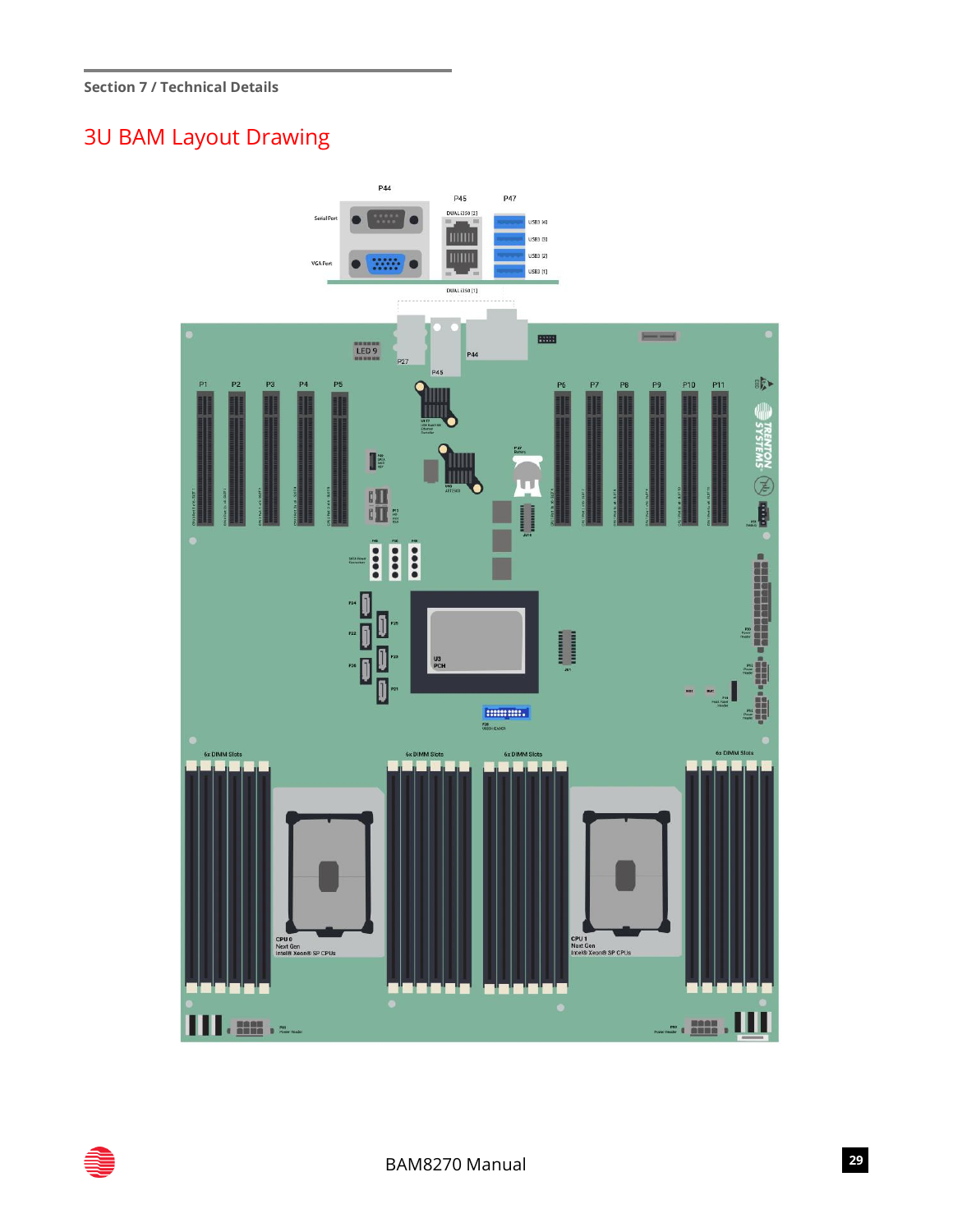## 3U BAM Block Diagram



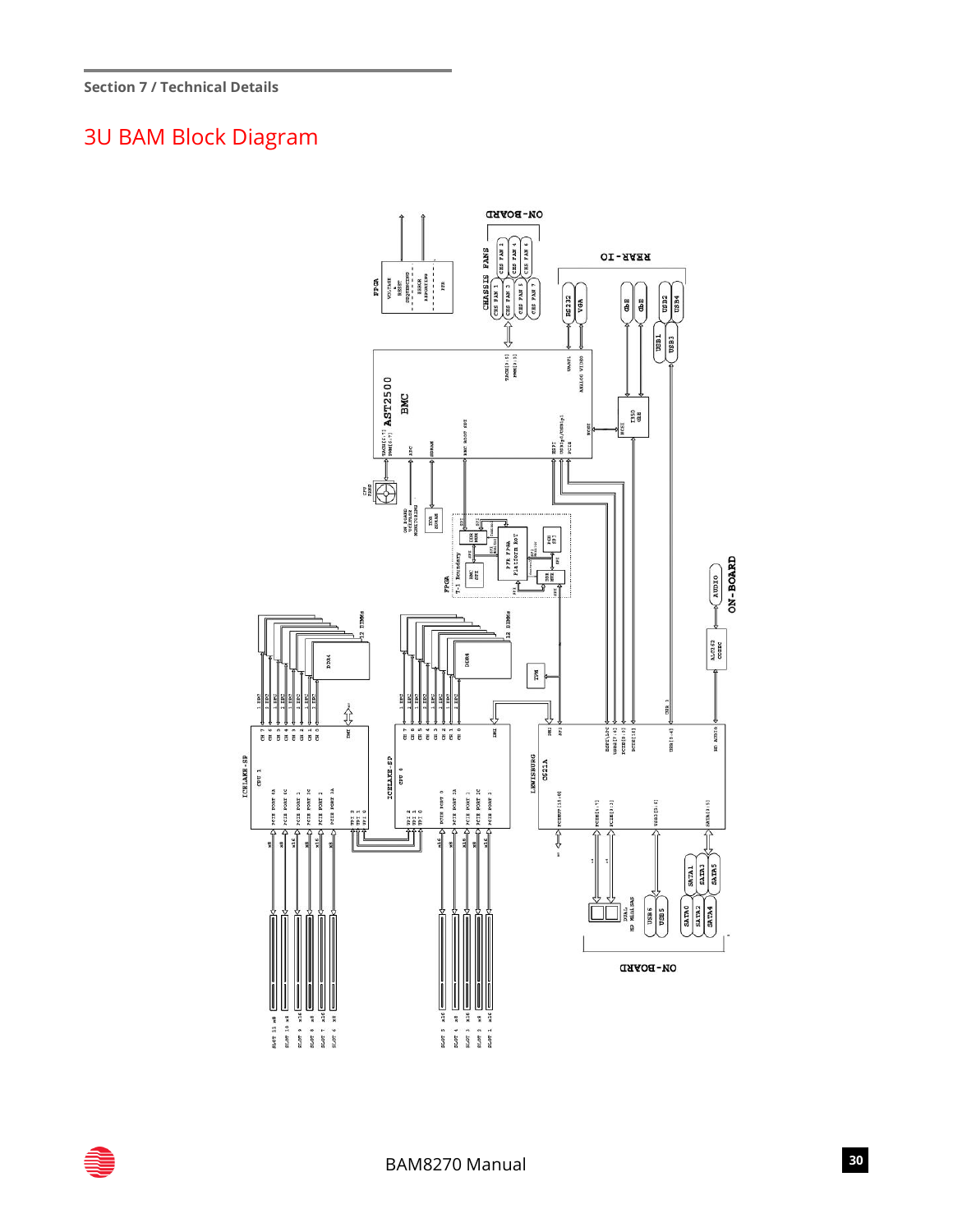## SYSTEM BIOS SETUP UTILITY

The BAM8270 features the InsydeH20® UEFI BIOS from Insyde with a setup menu that allows the user to configure system settings. The following keys are used to navigate the following menus:

| Key             | Function                                                                                                                                                                                               |
|-----------------|--------------------------------------------------------------------------------------------------------------------------------------------------------------------------------------------------------|
| Esc             | The <esc> key allows you to discard changes and exit the setup utility. This action can<br/>be aborted by selecting No when prompted.</esc>                                                            |
|                 | The <esc> key is also used to move one level up in the menu structure.</esc>                                                                                                                           |
| Arrow Keys      | The arrow keys are used to navigate the options and selections for any particular                                                                                                                      |
| ↑↓ →←           | BIOS menu or sub-menu page.                                                                                                                                                                            |
| F5/F6           | The <f5 f6=""> keys allow the user to toggle or cycle through options for a highlighted<br/>setting.</f5>                                                                                              |
| Enter           | The <enter> key selects the highlighted option in the BIOS menu. This is used to<br/>select a setting to edit its value or access a sub-menu.</enter>                                                  |
| F1              | The <f1> key is used to view the controls for a particular menu screen.</f1>                                                                                                                           |
| F <sub>9</sub>  | The <f9> key is used to reset BIOS settings to their default values. In the setup utility<br/>the BIOS menu will prompt the user and allow the action to be aborted before<br/>resetting options.</f9> |
| F <sub>10</sub> | The <f10> key is used to save changes and exit to the first boot device. The user is<br/>prompted and allowed to abort this action before changes are saved.</f10>                                     |

Upon entering the setup screen, the following options are displayed:

- ▶ Continue
	- o Selecting this option will have the system boot to the first detected or configured boot device. If no boot device is installed, the system will boot to UEFI built-in shell.
- ▶ Boot Manager
	- o Selecting this option will display a menu of available boot devices on the system. Selecting "manage custom boot options" will allow a custom boot file to be configured here as well.
- ▶ Device Management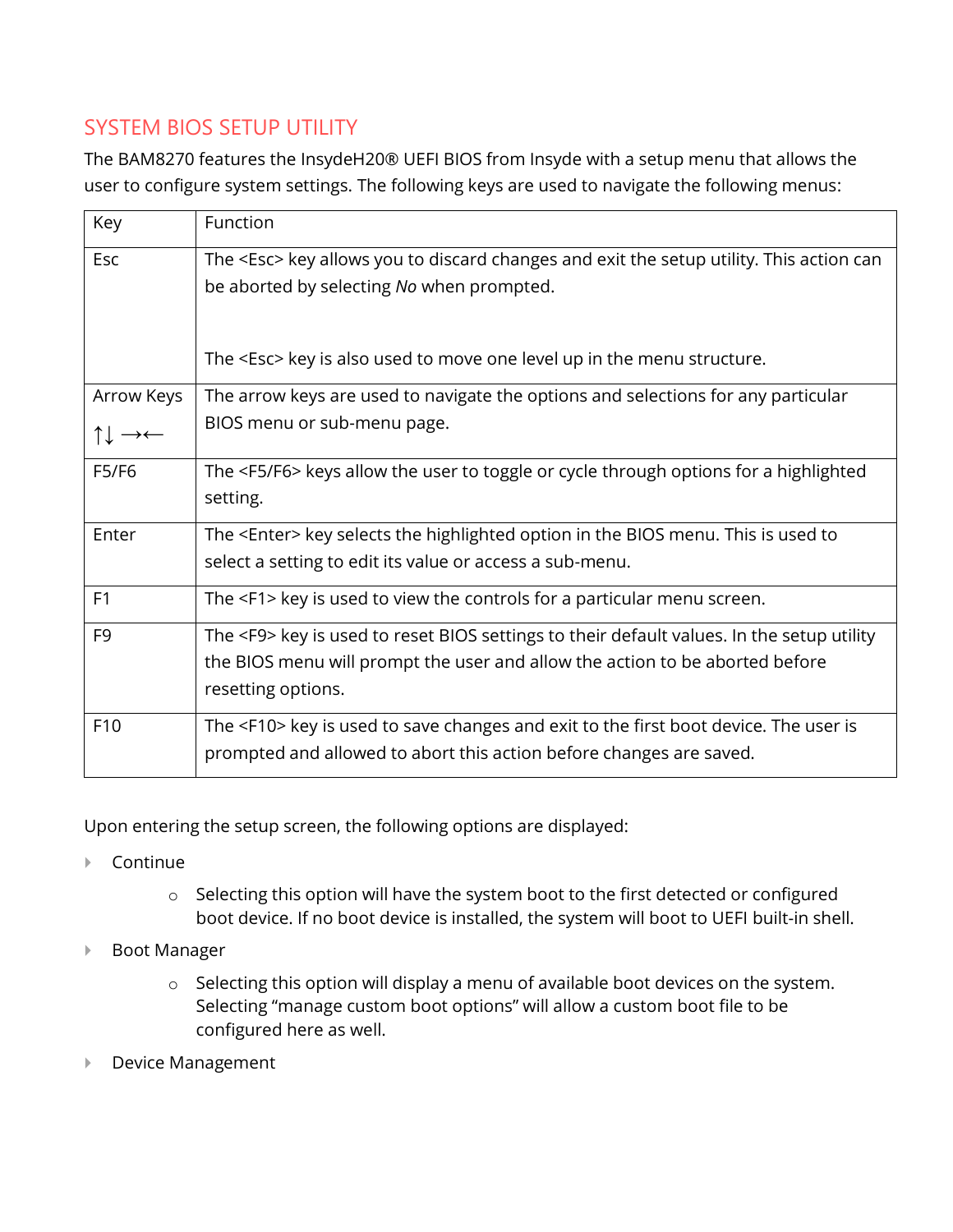- ▶ Boot From File
	- o Selecting this option allows the user to boot from a file on a connected storage device.
- ▶ Administer Secure Boot
	- $\circ$  This option may only be accessed before booting to any device. If the BIOS menu has been entered by exiting UEFI shell, the user must reset the system and enter BIOS directly to access this menu.
- ▶ Setup Utility
	- $\circ$  Selecting this option will bring the user to the Setup Utility menu for peripheral configuration and setup features. The following section(s) will cover highlighted options and areas for the Setup Utility

Advanced --> Trenton Systems will display information about the system, including the platform and BIOS version.

Advanced --> Video Configuration --> Display Mode

This setting allows the user to switch between on-board video or plug-in video as the default video source.

Advanced --> Socket Configuration --> Processor Configuration

This menu displays information about the system's processors, as well as some configuration options.

Advanced --> Socket Configuration --> IIO Configuration --> Socket 0/1

This menu will allow for configuration of the system's PCIe. Under each Socket, there will be several ports for each PCIe slot in the system. The mapping for these ports can be found above on the section on Serial Interconnect Configuration. Within each port are options to set the maximum port width and speed.

Each of these options allows you to review and/or change various setup features of your system. Contact Trenton for application-specific BIOS information and support.

To enter the BIOS setup menu, power the system on and begin striking the <Esc> key.

#### Locating the BIOS version on the BAM8270

To locate the BIOS version, perform the following:

- 1. Enter the BIOS menu by striking ESC while booting.
- 2. Select the Setup Utility option
- 3. Select the Advanced menu.